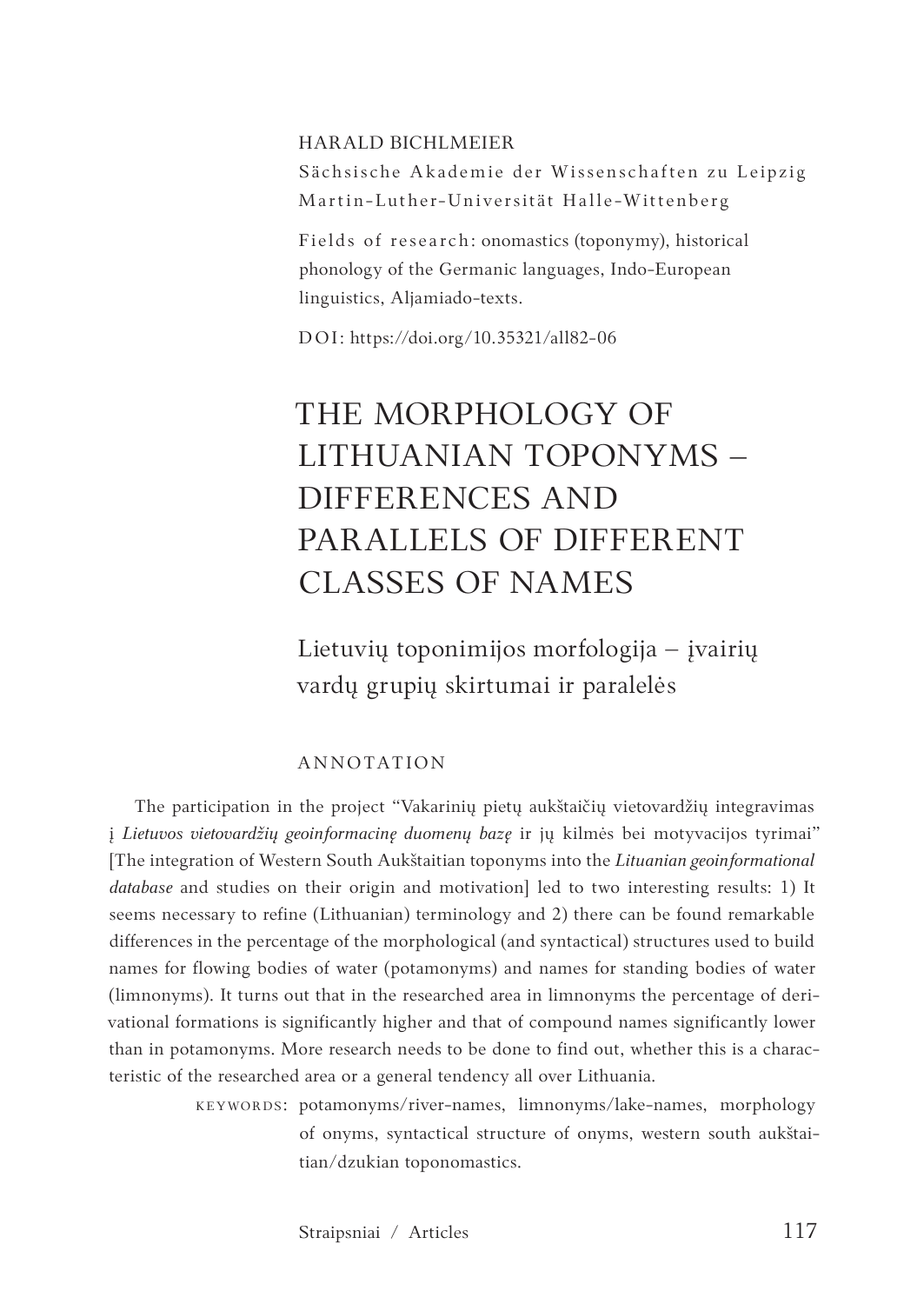#### Harald Bichlmeier

#### ANOTACIJA

Parašyti šį straipsnį paskatinto projekte "Vakarinių pietų aukštaičių vietovardžių integravimas į *Lietuvos vietovardžių geoinformacinę duomenų bazę* ir jų kilmės bei motyvacijos tyrimai", kuriame teko dalyvauti ir atlikti tyrimus, gautos įdomios išvados: 1) pasirodo, būtina peržiūrėti ir tikslinti lietuviškąją toponimų darybos terminiją; 2) susumavus rezultatus pastebėta didelių skirtumų morfologinėje (ir sintaksinėje) upėvardžių (potamonimų) ir ežerų vardų (limnonimų) daryboje. Tyrimas parodė, kad didžioji dalis ištirtų limnonimų yra vediniai, atvirkščiai negu potamonimai, pastarieji dažniausiai yra sudurtiniai dariniai. Reikalinga atlikti daugiau tyrimų, siekiant išsiaiškinti, ar tokia daryba būdinga tik ištirtam regionui, ar visai Lietuvos teritorijai.

ESMINIAI ŽODŽIAI: potamonimai / upėvardžiai, limnonimai / ežerų vardai, onimų morfologija, onimų sintaksinė struktūra, pietvakarių aukštaičių / dzūkų toponomastika.

## 1. INTRODUCTION1

This paper intends to give an insight into differences and parallels in different classes of names within Lithuanian toponyms.

**1.1.** Thus, at the beginning, we have to clarify, what exactly we are talking about, what we understand by toponyms etc.

Toponyms shall be understood here in the widest sense of the word, that is as onyms/names for all kinds of topoi, i.e. places – in German this would be *Ortsnamen* and *Örtlichkeitsnamen* combined. This is more or less the way in which Lithuanian *toponimai* tends to be understood. Thus, in principle, we are talking here about the whole array of names for places in the sense of geographical entities, that is names for inhabited places on the one hand, as there are towns, villages, farmsteads, houses etc., which are toponyms in the narrow sense of the word, in the way German *Ortsname* is often used, and names for not inhabited geographical units on the other hand, as there are

- drymonyms (names of woods and forests),
- oronyms (names of hills and mountains),

<sup>&</sup>lt;sup>1</sup> This paper is based on the talk with the same title presented in November 2019 at the "4-oji tarptautinė mokslinė Aleksandro Vanago konferencija: *Tikriniai žodžiai erdvėje ir erdvė tikriniuose žodžiuose.* Lietuvių kalbos institutas, Vilnius / The 4th International Scientific Aleksandras Vanagas Conference: *Onyms in Space and Space in Onyms.* The Institute of the Lithuanian Language, Vilnius". – The structure, contents and character of the talk delivered at the conference was mostly retained in this printed version.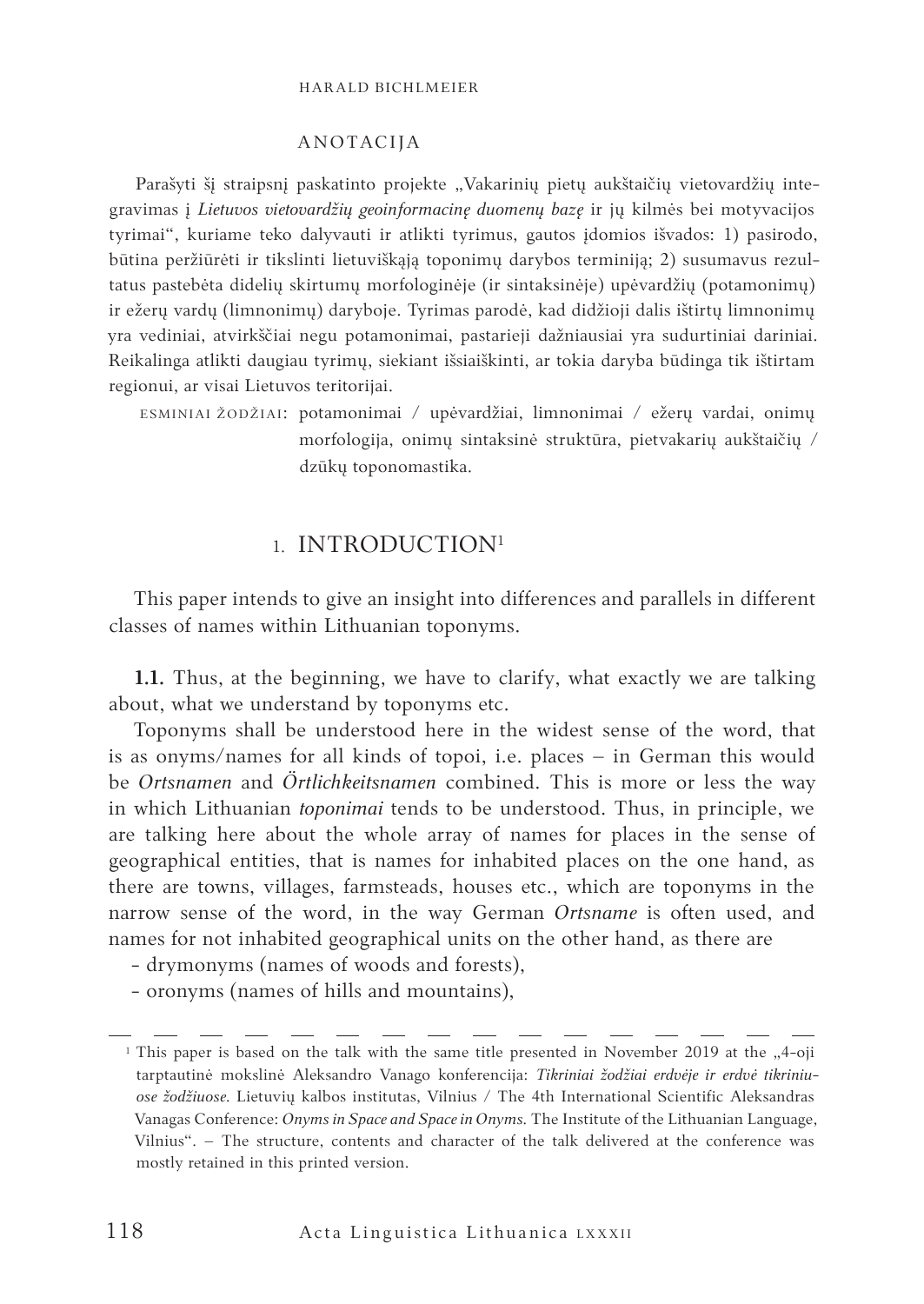The Morphology of Lithuanian Toponyms – Differences and Parallels of Different Classes of Names

- potamonyms (names of rivers, creeks etc.),

- limnonyms (names of lakes),
- helonyms (names of swamps),
- agronyms (names of fields),
- leimononyms (names of meadows).

Of course there are also names for seas – thalassonyms – but they did not play a role in a project doing research in a landlocked area (more on that project further down).

**1.2.** For all these kinds of toponyms the Lithuanian language offers a multitude of possibilities, how to form them. The standard ways to build Lithuanian toponyms are: word formation, i.e. derivation and composition, on the one hand and the formation of syntagmatic groups on the other. In both types we do not find anything that is not also known from the appellatival lexicon of Lithuanian or from Lithuanian syntax. Both main types can be divided up into several subgroups, as will be shown in the next paragraphs.

**1.3.** The analysis of different types of toponyms shows that we find the same means of formation in all those different onymic classes, but we also find that the percentage of names covered by each of the types can differ significantly.

## 2. THE PROJECT AND ITS RESULTS

In what follows I want to present mainly three things:

- some of the results of a project from the years 2017 and 2018 at the Institute of the Lithuanian Language, run by Grasilda Blažienė and Laimutis Bilkis,

- some considerations about the traditional supgrouping of the morphological ways of name-formation and what they are called and finally, also a result from the just mentioned project,

- some considerations about a well-known river-name and about a lake-name relatively well-known amongst researchers probing into the Old-European hydronymy – and its connection with a river-name in Lithuania and one in Southern Tyrolia.

**2.1.** The project alluded to, was roughly researching South-West Lithuanian place-names, microtoponyms and hydronyms in their European context (project title: "Vakarinių pietų aukštaičių vietovardžių integravimas į *Lietuvos vietovardžių geoinformacinę duomenų bazę* ir jų kilmės bei motyvacijos tyrimai" [The integration of Western South Aukštaitian toponyms into the *Lituanian geoinformational database* and studies on their origin and motivation]). Finally a book in German with the results from that project appeared in January 2020: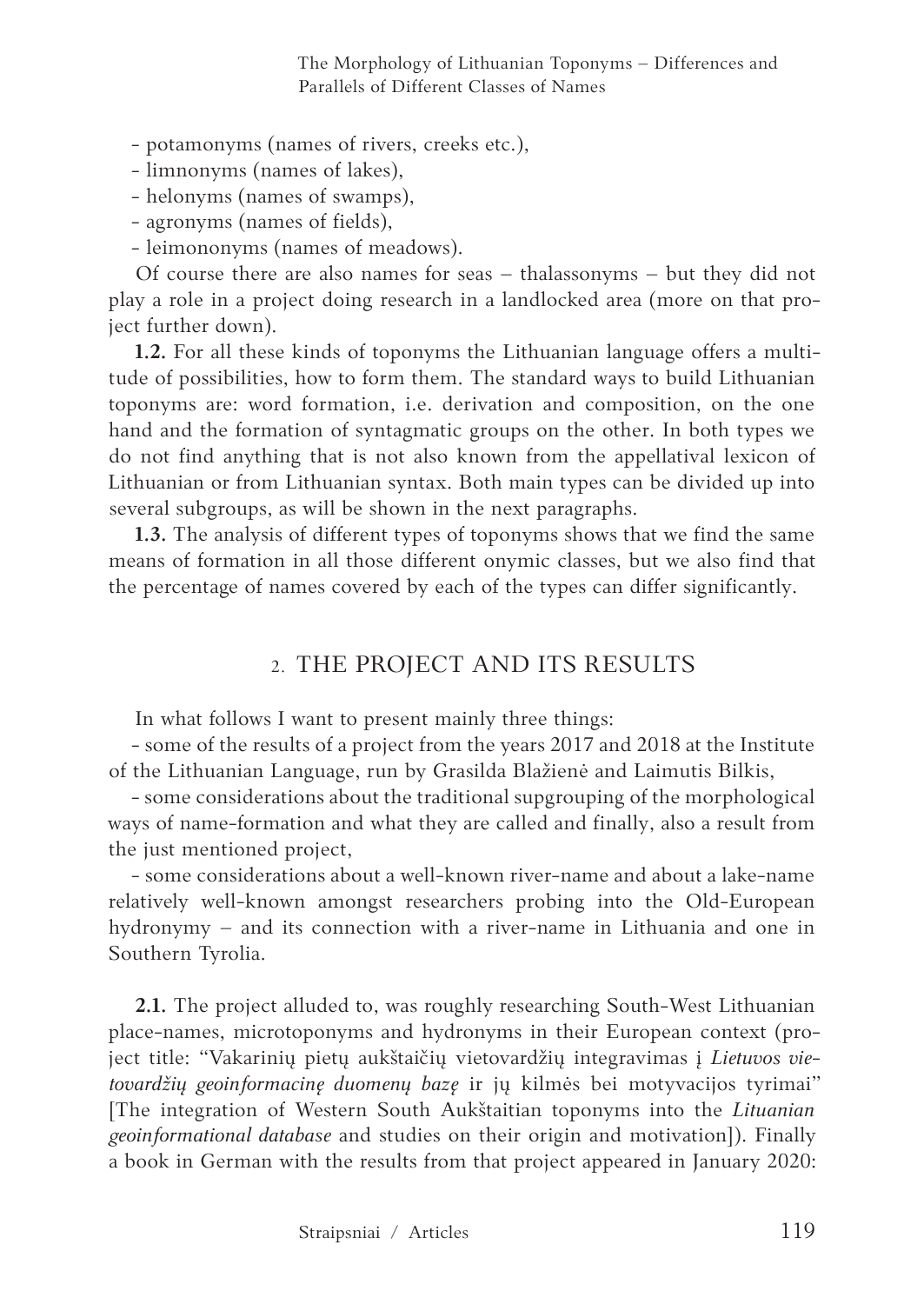Blažienė, Grasilda / Bilkis, Laimutis (eds.): *Die Orts-, Flur- und Gewässernamen Süddwestaukštaitiens*. (Schriftenreihe der Gesellschaft für baltische Studien 2), Hamburg: Baar 2019.

In it there can be found – besides articles by the two already mentioned project leaders, Grasilda Blažienė (on settlement names, cf. Blažienė 2019) and Laimutis Bilkis (on helonyms, cf. Bilkis 2019) – papers by Veronika Adamonytė (on agronyms, cf. Adamonytė 2019), Dalia Kačinaitė-Vrubliauskienė (on oronyms, cf. Kačinaitė-Vrubliauskienė 2019), Ilona Mickienė (on drymonyms, cf. Mickienė 2019a, and on leimononyms, cf. Mickienė 2019b) and by the author of this article (Bichlmeier 2020a).

**2.2.** That project researched *toponimai* in the Lithuanian sense of the word in the Lithuanian region Dzūkija, which is the Western part of the Southern Aukštaitija region bordering on Poland and Belarus. In the center of interest were the Rayons of Alytus and Lazdijai, partially also Druskininkai, mainly areas west of the river Nemunas. Dialectally this is also the western south-aukštaitian region, Lith. *vakarinių pietų aukštaičių*, also called Western Dzūkian, Lith. *vakarinių dzūkų*. Interestingly, inspite of bordering on Slavic settled areas and inspite of the fact that also in the researched area there are quite a number of speakers of Slavic languages and numerous settlements with a mixed Slavic and Lithuanian population, the number of toponyms in the wider sense with a Slavonic etymology can be very low in certain types of names, for example in lake- and river-names it is about 2-3 %. In others, for example in meadow-names, it is  $-$  as one would expect it to be anyway – some five to ten times that number.

On the other hand, of course, the research tool for the project, the Lithuanian geo-data-base of toponyms (*Lietuvos vietovardžių geoinformacinė duomenų bazė*; cf. http://lkiis.lki.lt/lietuvos-vietovardziu-geoinformacine-duomenu-baze) might be somewhat lopsided at that point, as at least for the region researched in the project, the data had been collected mostly during some scientific explorations of the area in 1935-36, in which predominantly speakers of Lithuanian seem to have been asked more or less exclusively about Lithuanian forms of toponyms. Thus the corresponding toponyms for the same places, rivers, lakes etc. used by speakers of Polish and Belarusian have usually not been recorded.

**2.3.** But something else can be seen rather clearly, namely that we are in an area, where we can find remnants of a West-Baltic substrate, traditionally attributed to Yatvingian. Mainly it can be discerned from East-Baltic forms by the appearance of *s*, *z* at places, where *š*, *ž* might be expected. This can be exemplified on three examples taken from the corpus of river-names of the area: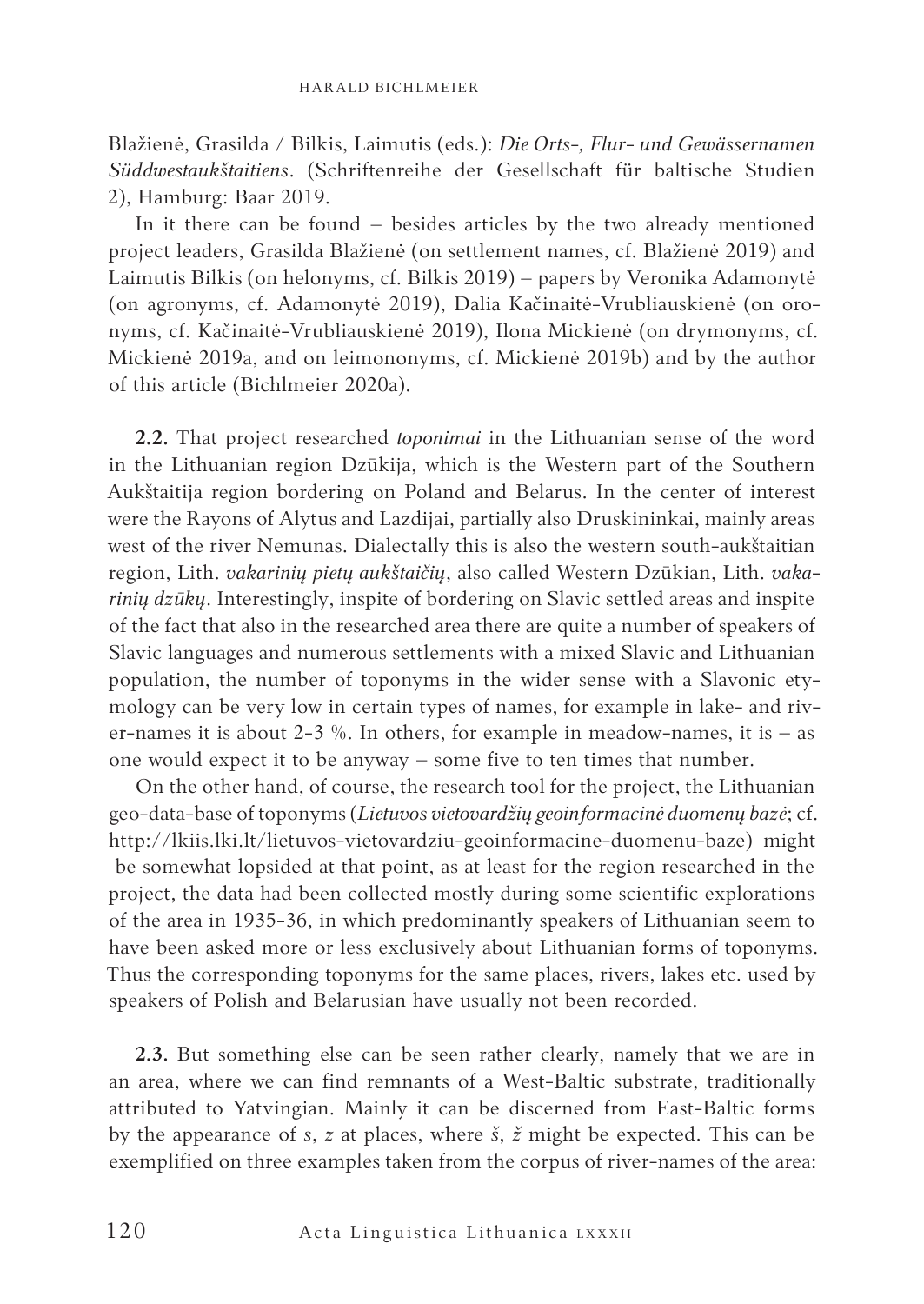*Sãknas* m. (2) Ve (42868), *Saknius* m. (?) Ve (42868) vs. Lith. *šaknìs* f. 'root';2 *Azãgis* m. (2) Lp (42933) cf. OPr. *assegis* (\**azegīs*), Lith. *až*(*e*)*gỹs*, *ež*(*e*)*gỹs* '*Gymnocephalus cernua* (a fish)';3

*Zebriùs* m. (4) Kr (126445) vs. Lith. *žẽbras* 'dirty, unwashed'.4

**2.4.** The author's part in that project consisted of analyzing the 423 names of bodies of standing and flowing water, comprising 240 limnonyms and 183 potamonyms.5

And this will now take us back to morphology:

**2.4.1.** As mentioned already in the introduction, there are three main types of forming toponyms in Lithuanian – and usually we find these types also in actually all other Indo-European languages in Europe – although in different quantities, of course.

These types are derived names, compound names and syntagmatic names. In all three types, we can differentiate between names made exclusively from appellatival material and names containing also onymic material. For derived names, e.g., the difference is between deappellatival derivatives and deonymic derivatives. But these theoretical differentiations come with some limitations and need to be explained in a more precise way.

**2.4.2.** Especially in need of such more precise explanations are the deonymic formations. They are rarely conversions or quasi-conversions (on conversions see below § 2.4.4.) without a suffix from other kinds of names. In the predominant number of cases they are formed by means of overt suffixation. The dependency on the base word, the derivational basis, is usually expressed by a possessive suffix or a diminutive suffix. So, for example, the name of a tributary to a river can be formed by deriving a diminutive form from the name of the main river (e.g. *Savica* as the name of a tributary of the *Sava* in Slovenia),<sup>6</sup> or the name of a bay of a lake can be formed by deriving a form with a possessive suffix from the name of the actual lake.

**2.4.3.** Also deappellatival derived names can pose problems for analysis. In many cases we are not able to tell with confidence, whether the suffixation

<sup>2</sup> Cf. LitEW 957; not registered in Vanagas 1970; cf. Vanagas 1981a: 287; Vanagas 1981b: 104, 135; ALEW 1003f.

<sup>3</sup> Cf. LitEW 28, 118, 125; Savukynas 1960: 299; Savukynas 1966b: 169; Vanagas 1970: 11, 32, 65; Vanagas 1981a: 54; Vanagas 1981b: 77; PKEŽ 1: 104f.; PKEŽ<sup>2</sup> 49; ALEW 271f.; LVŽ 1: 249.

<sup>4</sup> Cf. LitEW 1294; Vanagas 1970: 68, 69; Vanagas 1981a: 394; Vanagas 1981b: 135.

<sup>5</sup> For the full corpus cf. Bichlmeier 2019a, 2019b.

<sup>6</sup> Cf. Bezlaj 1956–1961: 2, 171–174; ESSZI 367f.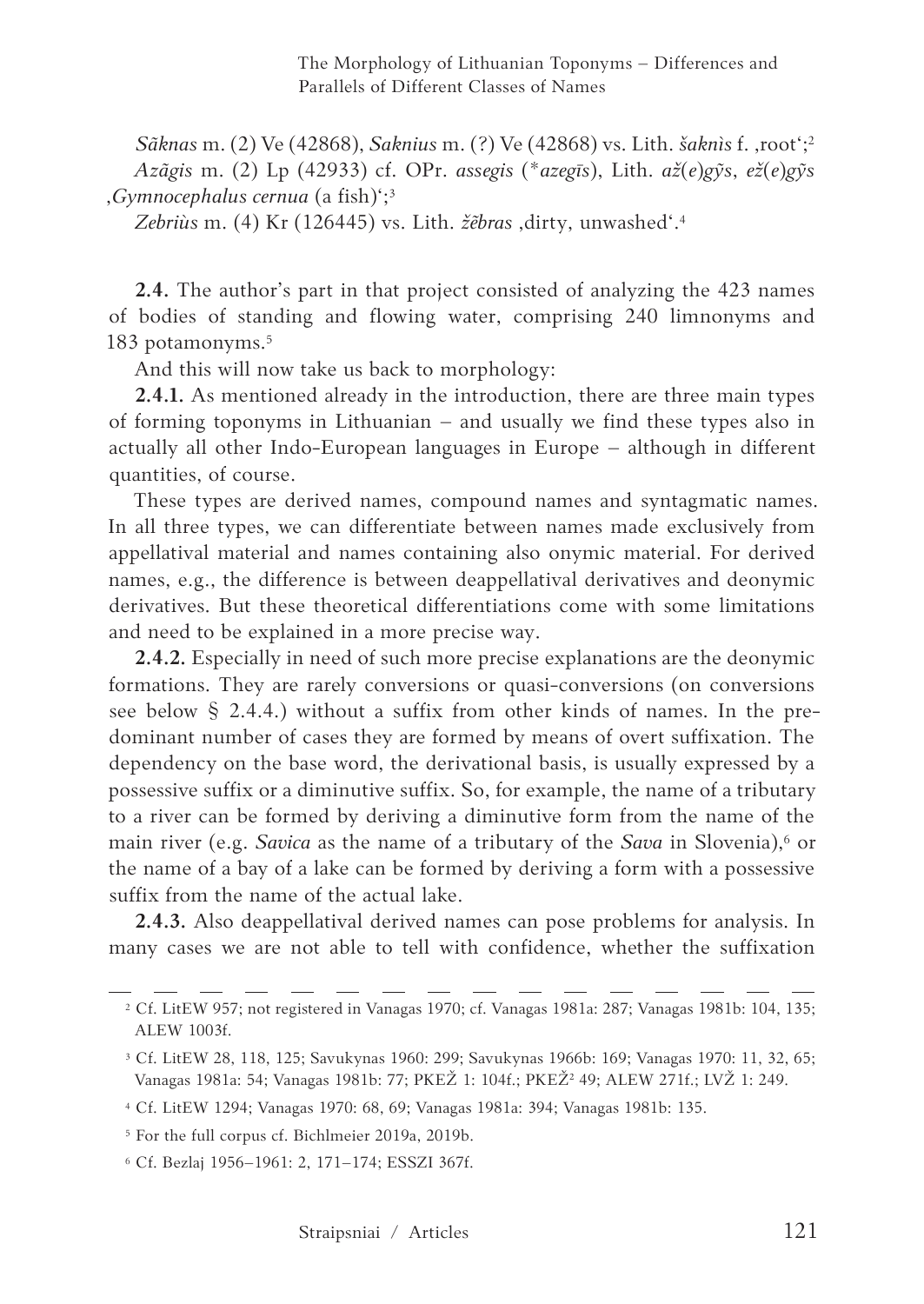happened during the process of onymization – or already in the appellatival sphere:

If the derivation happened already in the appellatival sphere, then of course the name came into being by the act of conversion with zero-suffixation from an appellative into an onym. As especially possessive and diminutive suffixes are very productive in Lithuanian, the fact that a certain formation is not booked in a dictionary does not mean much in that context.

Anyway we may say that of course there are several suffixes in Lithuanian which turn up more often than others in the formation of names, but there does not seem to be a single suffix which can be called an onymic suffix in the sense that it is used exclusively to form names. The same is true, for example, also for Slavic family names (cf. Bichlmeier 2020) – and we may actually suppose that this is a universal feature at least of the Indo-European languages of Europe: There is no suffix exclusively forming names. But of course there are suffixes popping up in that sphere more often than others.

**2.4.4.** Before we proceed to some Lithuanian terminological specialties in name-formation, let's have a look at what was just called 'conversions'. I call 'conversions' derivational processes with zero-suffixation. This means a certain word turns into another word without a change of form. Here we find four subtypes:

a) 'simple' conversions, in which an appellative (a noun) is converted into an onym, cp. e.g. *Balañdis* m. Ku (40169): < Lith. *balañdis* m. 'dove';7

b) 'double' conversions, in which besides the conversion of an appellative into an onym also takes place a conversion from an adjective into a noun, cp. e.g. *Bedùgnis* m. Ka (40254, 42932), Ku (40174) < Lith. *bedùgnis* 'without ground or bottom';8

c) 'pseudoconversions' are conversions looking like simple conversions, which are indeed backformations, however, cp. e.g. the lake-name *Šaulỹs* m. (4) < \**Šaũlio*/-*ių ẽžeras* (not < *šaulỹs* m. 'hunter, shooter');9

<sup>7</sup> Cf. LitEW 31; Savukynas 1961: 219; Savukynas/Vanagas/Vitkauskas/Vosylytė/Ermanytė 1963: 12; Vanagas 1970: 31; not registered in Vanagas 1981a; cf. Vanagas 1981b: 39, 77; ALEW 88; LVŽ 1: 322f.

<sup>8</sup> Cf. LitEW 38, 108; Savukynas 1961: 221; Savukynas/Vanagas/Vitkauskas/Vosylytė/Ermanytė 1963: 16; Vanagas 1970: 44; Vanagas 1981a: 60f.; ALEW 101, 238; LVŽ 1: 414. – Cf. also the limnonym *Bedùgnė* f. (2) Al (42731) in Bichlmeier 2019a: § 2.2.1.1.1.

<sup>9</sup> Cf. LitEW 125; not registered in Vanagas 1970; cf. Vanagas 1981a: 327; ALEW 271.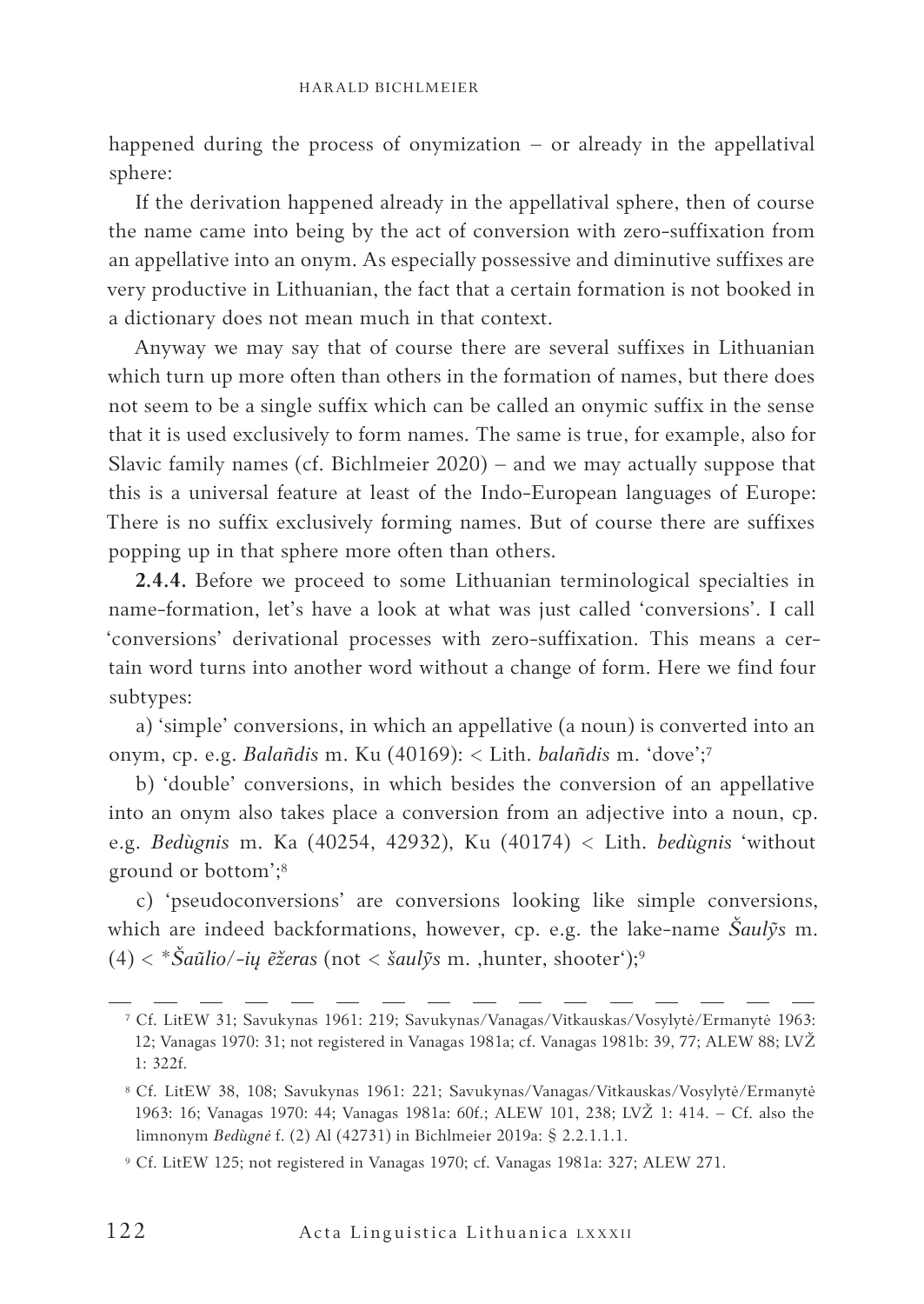d) 'onymic conversions', in which the transfer of an onym from one onymic class to another onymic class takes place, cp. e.g. the lake-name *Gadeikà* f. Šv (42799) < PN *Gadéika*.10

**2.5.** Let's now have a look at two specialties of the Lithuanian terminology of word-formation and name-formation. The first one are the so-called 'ending-derivatives', Germ. *Endungsableitungen*, Lith. *galūnių vediniai*, the other ones are the so-called 'prefix-derivatives', Germ. *Präfixableitungen*, Lith. *priešdėlių vediniai*.

**2.5.1.** These 'ending-derivatives', Germ. *Endungsableitungen*, Lith. *galūnių vediniai* turn out to be a somewhat inhomogeneous group:

**2.5.1.1.** Among these formations count:

- simple pluralizations of normal appellatives – so actually there is no derivation whatsoever – and

- names which show a synchronic stem-vowel alteration between the name and the appellative. This is, however, merely a description of what we see, not an explanation. The explanation for these formations seems to be a bit different. They mostly or at least at their core seem to be derivatives with a suffix containing yod. Thus these formations are in the end actually derivatives of a rather archaic kind, as the suffix \*-*i̯o*- served to build derivatives, mostly adjectives of pertinence, already in Proto-Indo-European. Thus, if there is an appellative or an onym XY and we add a suffix \*-*i*<sub>0</sub>- we get a word meaning 'belonging or pertaining to XY'. Nice examples for that are Old Slavic/Old Russian place-names as, e.g., *Jaroslav-l*b 'Yaroslav's (city)' < \**Yaroslav-ia*- ← ORuss. PN *Yaroslavъ*, a similar case is the place-name Pol. *Przemyśl* etc.

In our corpus we find, e.g.,

*Ángė* f. (1) Si (42698) < \**angi-i* $\bar{a}$ <sup>-</sup> ← Lith. *angi*-s f. 'snake';<sup>11</sup> *Angỹs* m. (4) Si (42698) < \**angi-i̯a-* ← Lith. *angì-s* f. 'snake';12

<sup>10</sup> Cf. Savukynas/Vanagas/Vitkauskas/Vosylytė/Ermanytė 1963: 41; Savukynas 1966a: 185, 186; Vanagas 1970: 107, 108, 134; Vanagas 1981a: 102; Vanagas 1981b: 32; Zinkevičius 2008: 281; LVŽ 3: 7.

<sup>11</sup> Cf. LitEW 10; not registered in Savukynas/Vanagas/Vitkauskas/Vosylytė/Ermanytė 1963; not registered in Savukynas 1960; not registered in Vanagas 1970; cf. Vanagas 1981a: 42 (*Ãngė* according to Būga apud Vanagas s.v. *Anginas*); ALEW 40f.; LVŽ 1: 98f.

<sup>12</sup> Cf. LitEW 10; Savukynas/Vanagas/Vitkauskas/Vosylytė/Ermanytė 1963: 6; not registered in Savukynas 1960; not registered in Vanagas 1970; cf. Vanagas 1981a: 42; Vanagas 1981b: 77; ALEW 40f.; LVŽ 1: 98f.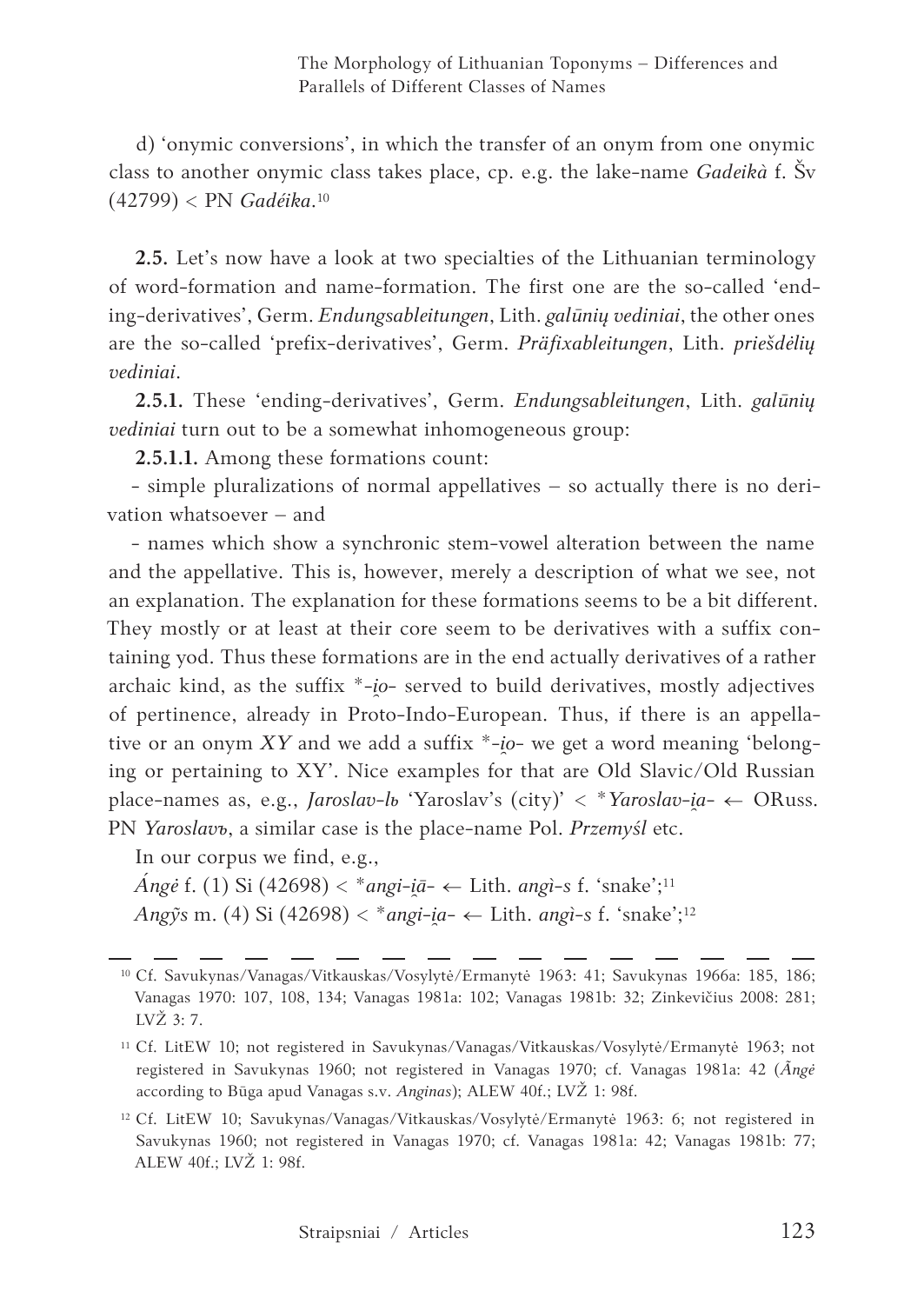*Dum̃blis* m. (2) Ka (42940), Ka (42945), Lz (40151) < \**dumbl-i̯a-* ← Lith. *dum̃blas* m. 'mud (on the ground of a lake)';<sup>13</sup>

*Samãnius* m. (2) Ka (42923) < \**saman-i̯u-* ← Lith. *sãmana*, *samanà* f. 'moss';14 *Nemajū́nė* f. Lz, Šv (37117) < \**Nemai̯ūn-ii̯ā-* ← Lith. PlN *Nemajū́n-ai* m. Pl.15

**2.5.1.2.** So we come to the conclusion, that this synchronic class is one which simply does not exist in the diachronic perspective. But as only the diachronic perspective offers an explanation – and explanations are what we are looking for – this class should better be discarded. All members of that class are either simple suffixal derivatives or plural-forms of the base-word (thus zero-derivatives [of plural-forms]).

**2.5.2.** Another problematic case – as far as terminology is concerned – are the so-called 'prefix-derivatives', Germ. *Präfixableitungen*, Lith. *priešdėlių vediniai*. In this case we also got to do with a piece of terminology, which seems unproblematic from a synchronic perspective, but should be discarded from a historic, that is explanatory perspective. Although some of these formations only show the addition of a prefix at the beginning of the basic word, the by far bigger number of formations show also a change of stem class at the end of the word.

**2.5.2.1.** In both cases we should be more precise: If only a prefix is added, this is formally not a process of derivation, but one of composition. But if additionally to the addition of a prefix also the stem-class is altered, we see here actually a process of circumfigation. The vast majority of those formations thus shows a derivational process well known from the Germanic languages – among which German itself – and from the Slavic languages: The core formations were collectives, but of course the semantics would widen with time, so it seems that in Lithuanian these derivative processes show a certain accumulation in several types of onyms.

**2.5.2.2.** Formations like the meadow-names and field-names *Pa-lazdynė* ← lith. *lazdýnas*, *Pa-salaitys* ← lith. *salaitė* (*salà*), *Pa-salỹs* ← lith. *salà* show in the end – on a Proto-Baltic or at least Proto-Lithuanian level – the same derivational structure as their Germanic and Slavic counterparts:

PLith. \**Pa-lazdīn-ii̯ā* ← PLith. \**lazdīn-a-* 'hazel',

<sup>13</sup> Cf. LitEW 108; Savukynas 1962: 197; Savukynas/Vanagas/Vitkauskas/Vosylytė/Ermanytė 1963: 35; Vanagas 1970: 11, 65, 148; Vanagas 1981a: 96; Vanagas 1981b: 65; ALEW 243; LVŽ 2: 386–388.

<sup>14</sup> Cf. LitEW 761; Savukynas/Vanagas/Vitkauskas/Vosylytė/Ermanytė 1963: 142; Vanagas 1970: 69, 220; Vanagas 1981a: 289; Vanagas 1981b: 93.

<sup>15</sup> Cf. Savukynas/Vanagas/Vitkauskas/Vosylytė/Ermanytė 1963: 108; not registered in Vanagas 1970; cf. Vanagas 1981a: 226.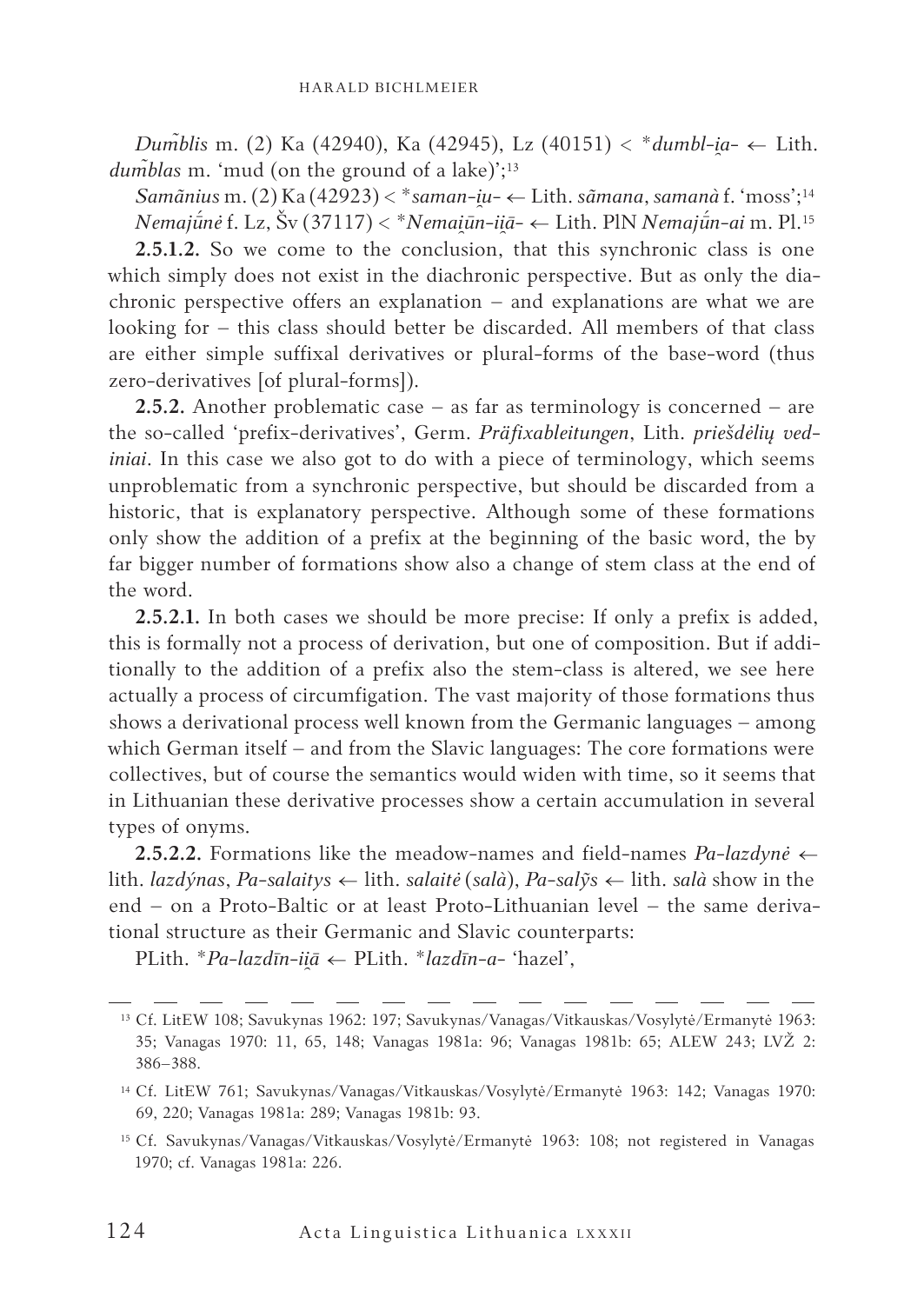\**Pa-sal-i̯a-* ← PLith. \**salā-* 'island, dry patch in a swamp'

are completely parallel to

NHG *Berg* m. 'mountain'  $\rightarrow$  *Gebirge* n. 'the mountains, mountain-range' (PGerm.  $*berg-a \rightarrow *ga-berg-ia$ ) or to

Serb.-Croat. *Dȕnav* m. 'Danube' → *Pȍdunāvlje* n. 'area along the Danube',

Czech *břeh* m. 'river-side, bank'  $\rightarrow$  *po-břež-í* n. 'area along the river-side', *ná-břež-í* n. 'promenade along a river-bank' (< CSlav. \**bergъ* : \**po*-/*na*-*berg*-ьje < PSlav. \**berg-a*- : \**pa*/*nā-berg-i̯a-*).

**2.6.** Let's come to the compound names. They pose less problems and show structurally clear-cut subdivisions. The second compound member is (with few exceptions, where we find an adjective) a noun, mostly one designating a body of water like Lith. *ẽžeras* m. 'lake', dimin. *ežerė̃lis* m., *prū̃das* m. 'pond', *ùpė* f. 'river' etc. The first compound member can either be an onym or an appellative; if it is an appellative, it can actually be a noun – which is the most frequent case – or an adjective or rarely even a verb(al root). Normally the second compound member shows a change of the stem-class respectively of the stem-vowel (which younger layers of compounds do not). And this synchronic change of the stem-class is usually brought about by a historic suffix change, usually by a suffix with yod – the same kind of yod described above in 2.5.1.1.

Thus theoretically we find at least the following types:

A) appellatival first compound member:

Aa) noun  $+$  noun:

*Pelialapūkas*<sup>16</sup> m. (?) Ve (42896): Lith. *pelė̃* f. 'mouse' or Lith. *pẽlūs* m. Pl. 'chaff'17 + Lith. *lapū̃kas* m. 'coltsfoot (*Tussilago*), marsh marigold (*Caltha palustris*), water lily (*Nymphaea alba*), leave (of cabbage vel sim.)'.18

- Ab) noun  $+$  noun  $+$  change of stem-class:
- *Vil̃kežeris* m. (1) Lp, Ve (42877): Lith. *vil̃kas* 'wolf' and *ẽžeras* 'lake'.19 Ac) adjective  $+$  noun:
	- Šventupė20 f. (?) Te (130781): Lith. šveñtas 'holy' and ùpė f. 'river'.21

<sup>16</sup> Name unaccented in the database.

<sup>17</sup> Vgl. LitEW 565f.,568f.; ALEW 751f., 754f.

<sup>18</sup> Not registered in Vanagas 1970; not registered in Vanagas 1981a.

<sup>19</sup> Cf. LitEW 125, 1251f.; Vanagas 1970: 231; Vanagas 1981a: 384; Vanagas 1981b: 40, 42, 82; ALEW 271, 1243f.

<sup>20</sup> Name unaccented in the database.

<sup>21</sup> Cf. LitEW 1041f., 1169; Vanagas 1970: 247; Vanagas 1981a: 337f.; Vanagas 1981b: 111; ALEW 1060–1062, 1155f.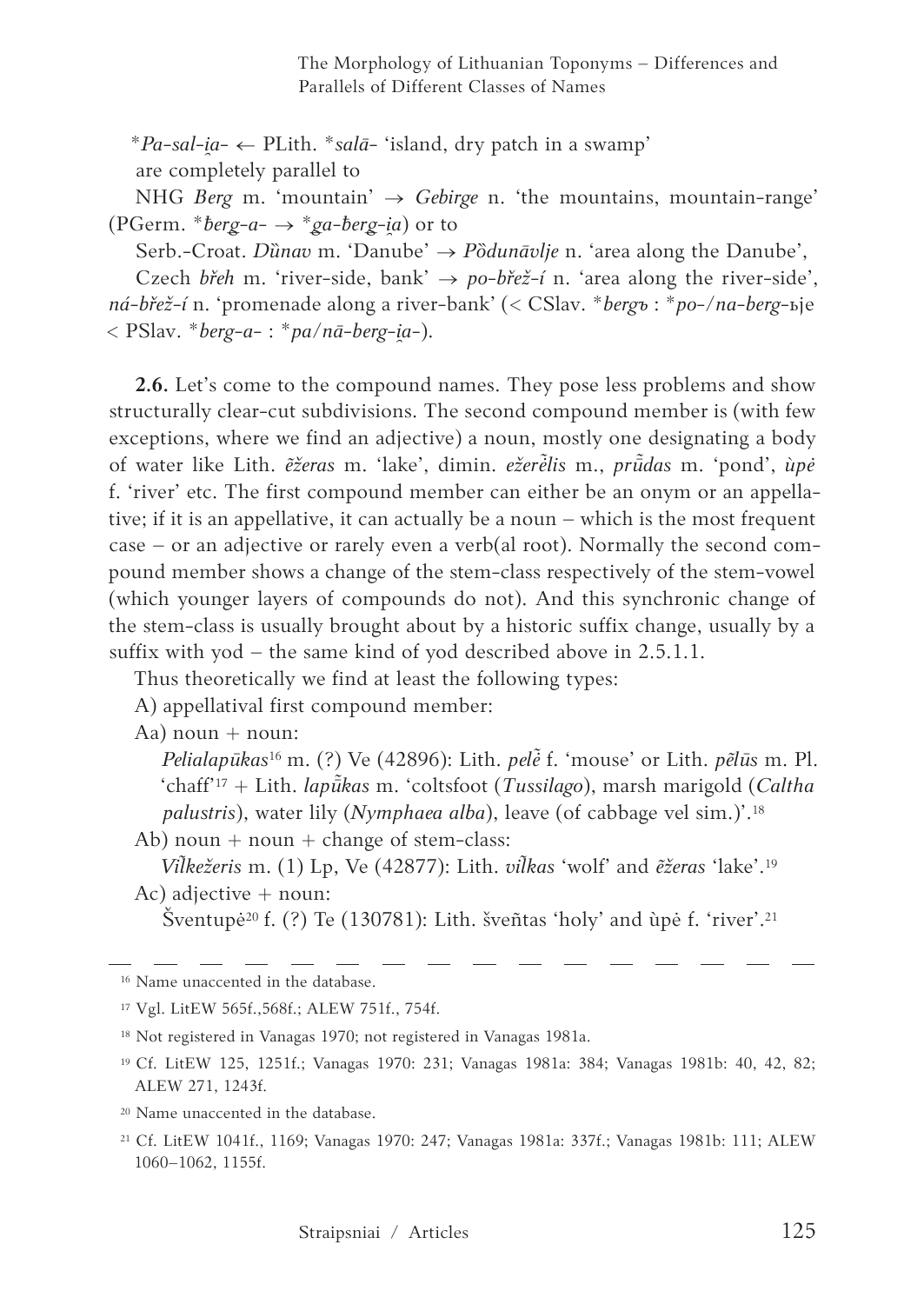Ad) adjective  $+$  noun  $+$  change of stem-class:

*Báltabalė* f. (1) Šv (42792): Lith. *báltas* 'white' and *balà* f. 'swamp',22 *Senãupis* m. (1) Si (133679): Lith. *sẽnas* 'old' and *ùpė* f. 'river'.23

Ae) adjective + adjective:

Not attested in the corpus.

Af) adjective  $+$  adjective  $+$  change of stem-class:

*Lapõčiažalis* m. (1) Se (120807): Lith. *lapótas* 'having leaves' and ž*ãlias* 'green'.24

 $Ag)$  verb + noun:

*Zùrzaupė* f. (1) Si (133303): Lith. *zur̃zti* 'hum, whirr, crackle' and Lith. ùpė f. 'river'.25

- Ah) verb  $+$  noun  $+$  change of stem-class: Šliaũžupis f. (1) Al (39512): Lith. šliaũžti 'go slowly, drag along, creep' and ùpė f. 'river'.26
- B) onymic first compound member:
- $Ba)$  onym + noun: *Stasiū́pė* f. (1) Lp (93705): Lith. PN *Stasỹs* and Lith. ùpė f. 'river'.27

Bb) onym  $+$  noun  $+$  change of stem-class:

*Gùdežeris* m. (1) Ve (43073): ethnonym Lith. *gùdas* 'White Russian' and *ẽžeras* 'lake',28 *Račkupỹs* m. (3b) Al (120573): Lith. PN *Račkỹs* or *Rãčkus* and Lith. ùpė f. 'river'.29

**2.7.** The last way to form place-names is by forming syntactical units. Mostly they consist of two parts, rarely of three. The second member is always the head

- <sup>25</sup> Cf. LitEW 1169, 1280f.; not registered in Savukynas/Vanagas/Vitkauskas/Vosylytė/Ermanytė 1963; cf. Vanagas 1970: 240; Vanagas 1981a: 395; ALEW 1155f.; Zinkevičius 2008: 582.
- <sup>26</sup> Cf. LitEW 1003, 1169; Vanagas 1970: 252; Vanagas 1981a: 334; ALEW 1044, 1155f.
- <sup>27</sup> Cf. LitEW 1159; not registered in Vanagas 1970; not registered in Vanagas 1981a; cf. ALEW 1155f.; Zinkevičius 2008: 345, 475.
- <sup>28</sup> Cf. LitEW 125, 174; Savukynas 1966a: 193; Vanagas 1970: 238; Vanagas 1981a: 125f.; Vanagas 1981b: 115; ALEW 271; LVŽ 3: 333, 341.
- <sup>29</sup> Cf. LitEW 1169; not registered in Vanagas 1970; not registered in Vanagas 1981a; cf. ALEW 1155f.; Zinkevičius 2008: 515.

<sup>22</sup> Cf. LitEW 30f., 32; not registered in Savukynas 1961; cf. Savukynas/Vanagas/Vitkauskas/ Vosylytė/Ermanytė 1963: 13; Vanagas 1970: 251, 252, 254; Vanagas 1981a: 56; ALEW 87, 89f.; LVŽ 1: 338.

<sup>23</sup> Cf. LitEW 775, 1169; Savukynas/Vanagas/Vitkauskas/Vosylytė/Ermanytė 1963: 144; Vanagas 1970: 248, 252; Vanagas 1981a: 296 (s.v. *Senùtė*); Vanagas 1981b: 71; ALEW 901f., 1155f.

<sup>24</sup> Cf. LitEW 339f., 1287; not registered in Vanagas 1970; cf. Vanagas 1981a: 181; ALEW 1285f.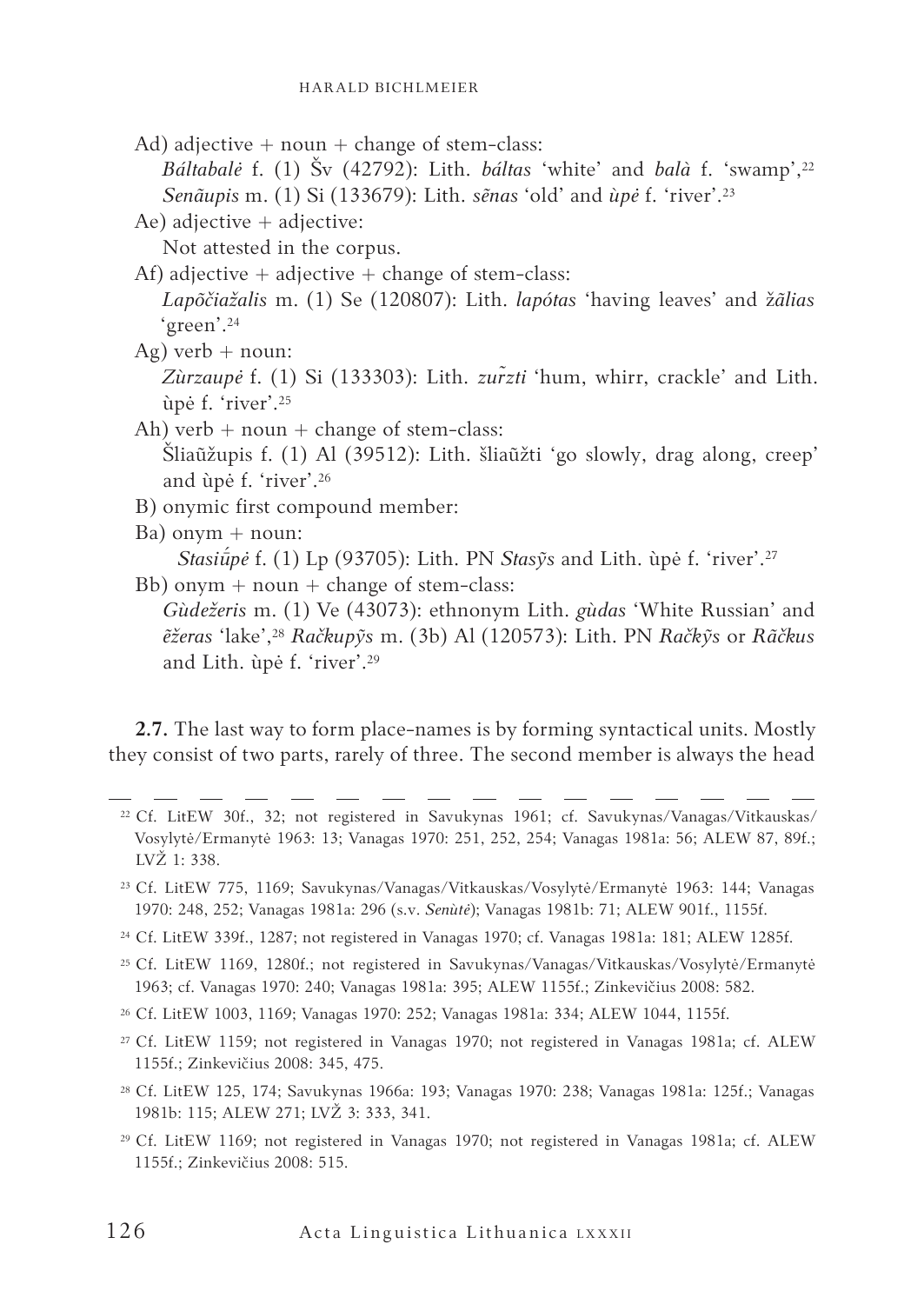noun, the first member is either a congruing adjective or a dependent noun in the genitive, which can either be an appellative or a name, if it is a name, it can be an anthroponym or a toponym.

A) congruing structure:

Aa) adjective  $+$  noun:

*Gilùlis* nendrýnas m. Lp (94814): Lith. *gilùs* 'deep' + (collective) *nendrýnas* 'place with reed'.30

Ab) adjective + onym:

*Baltóji Ánčia* f. (1) Lp, Ve (35048): Lith. *báltas* 'white'31 + lake-name *Ánčia.*<sup>32</sup>

- B) structures of dependence:
- Ba) noun  $[Gen. ] + noun:$

*Gluosnių griovis*<sup>33</sup> m. Al (120557): Gen. Pl. of Lith. *glúosnis* m. ,willow<sup>4</sup> + Lith. *griõvis* m. ,ditch, trench<sup>', 34</sup>

Bb) onym  $[Gen.]+$  noun:

*Ãniškio ẽžeras* m. Al, Kr (42692): PlN *Ãniškis* + Lith. *ẽžeras* m. 'lake'.35

**2.8.** As mentioned above, the author's task in the project was to analyze lake-names and river-names. Theoretically, of course, further subdivisions could be made and it remains to be researched in the future, whether these subdivisions made according to the extralinguistic reality are reflected in different approaches to naming these entities. Such differences might be seen in differing percentages of the different types in which names can be formed.

Limnonyms/lake-names are here understood as names for mainly standing bodies of water. These can be natural or artificial, man-made. So we might surmise that theoretically there might be more anthroponyms and toponyms contained in names of artificial lakes, as they might have been named more often after the person who made them or had them made or owned them or after the village or farmstead, near which they were dug. But as the database does not offer such data, we cannot tell much about that. The same might be valid also for river-names or more generally for bodies of running water, contrasting the

<sup>30</sup> Cf. LitEW 151, 493f.; not registered in Savukynas 1966a; not registered in Vanagas 1970; not registered in Vanagas 1981a; cf. ALEW 324, 694f.; not registered in LVŽ 3.

<sup>31</sup> Cf. LitEW 32; ALEW 89f.

<sup>32</sup> Cf. Vanagas 1970: 275; Vanagas 1981a: 42.

<sup>33</sup> Name unaccented in the database.

<sup>34</sup> Cf. LitEW 158, 171; not registered in Vanagas 1970; not registered in Vanagas 1981a; cf. ALEW 346, 366f.; LVŽ 3: 228.

<sup>35</sup> Cf. LitEW 125; Vanagas 1970: 266; Vanagas 1981a: 42; Pupkis 2002: 22; ALEW 271; LVŽ 1: 103.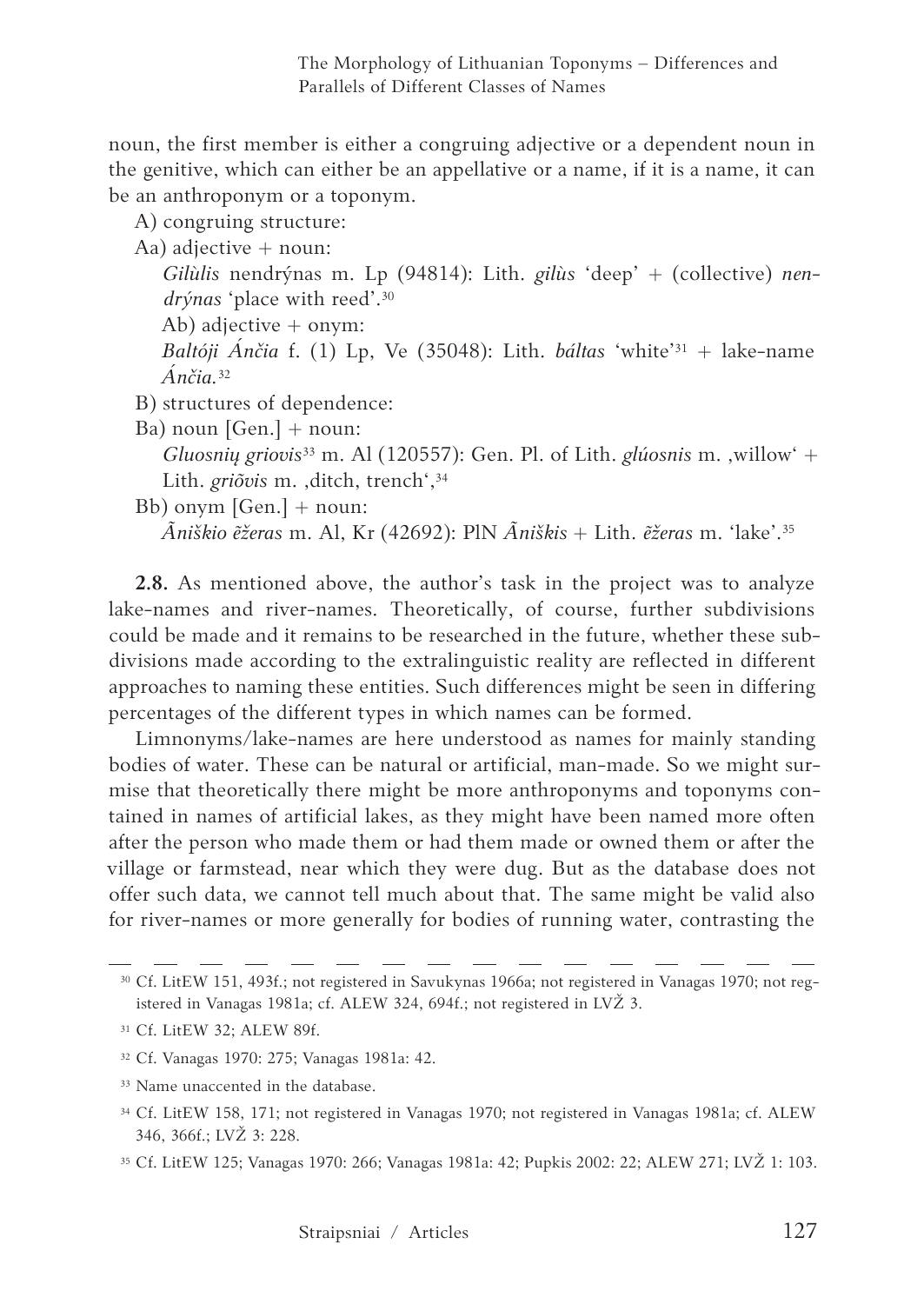naming of natural rivers and creeks with that of channels, trenches etc. So such internal subgroups cannot be researched so far because of lack of data in the database – one would have to do research in archives. As always, this would be a very time-consuming job on the one hand, but might also lead to rather interesting results.

**2.8.1.** But what we can do with our results is compare the naming strategies for rivers and creeks on the one hand with those for lakes and ponds on the other hand, and as it turns out, there are quite remarkable differences in the percentage of certain types of name-formation and thus in the ranking of the different types between the two groups. The results are based on the full corpus of the region, that is 240 lake-names and 183 river-names. But so far we cannot tell, whether these results are representative for all of Lithuania, as research of this kind is still lacking for the rest of the country as far as I know. But for Dzūkija they show nice differences, indeed:

**2.8.2.** If we make up a frequency hierarchy for the different formations of lake-names and river-names we see:

| a) in the case of lake-names:  |               |              |
|--------------------------------|---------------|--------------|
| suffixed derivatives           |               | $(43.75\%)$  |
| $>$ syntactic names            |               | $(18.75\%)$  |
| $>$ conversions                |               | $(17.92\% )$ |
| $>$ ending derivatives         |               | $(10.42\% )$ |
|                                | $>$ compounds | $(08.33\%)$  |
| and                            |               |              |
| b) in the case of river-names: |               |              |
| suffixed derivatives           |               | $(26.23\%)$  |
| $>$ syntactic names            |               | $(22.95\%)$  |
| $>$ ending derivatives         |               | $(18.03\%)$  |
| $>$ conversions                |               | $(17.49\%)$  |
|                                | $>$ compounds | $(14.75\%)$  |
|                                |               |              |

So we see that amongst lake-names suffixed derivatives form clearly the most prominent subgroup with almost 44 %, being almost 2.5 times as frequent as syntactic names. This same subgroup is the most frequent also in river-names, but with a bit more than a quarter it is hardly more frequent than syntactic names, which make up almost a quarter.

**2.8.3.** As mentioned above (§ 2.5.), ending-derivatives are taken as an extra group in Lithuanian linguistics and onomastics, but indeed they are nothing else but a special group of suffixed derivatives. So we may be entitled to subsume them under the suffixed derivatives diachronically. Thus we arrive at the following hierarchy for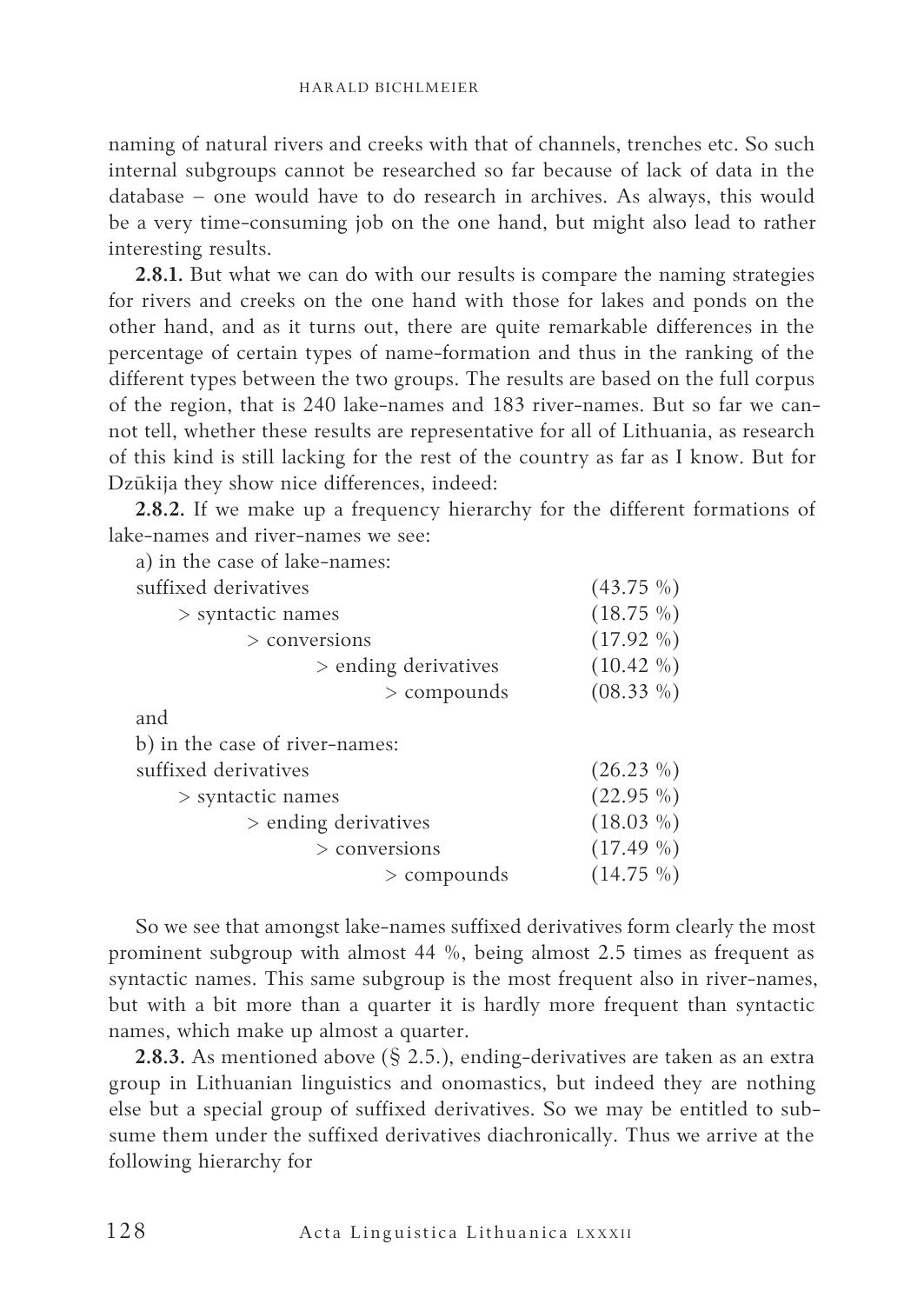The Morphology of Lithuanian Toponyms – Differences and Parallels of Different Classes of Names

| a) lake-names:                                    |              |
|---------------------------------------------------|--------------|
| suffixed derivatives including ending-derivatives | $(54.17\%)$  |
| $>$ syntactic names                               | $(18.75\%)$  |
| $>$ conversions                                   | $(17.92\% )$ |
| $>$ compounds                                     | $(08.33\%)$  |
| and                                               |              |
| b) for river-names:                               |              |
| suffixed derivatives including ending-derivatives | $(44.26\%$   |
| $>$ syntactic names                               | $(22.95\%)$  |
| $>$ conversions                                   | $(18.67\%)$  |
| $>$ compounds                                     | $(14.75\%)$  |

As can be seen, the hierarchical structure for river-names and lake-names is now the same, but the frequency of the subclasses is still rather divergent in certain points, i.e. at the top and at the bottom of the hierarchies. Lake-names show a significantly higher percentage of derivatives and a significantly lower percentage of compounds than river-names.

**2.8.4.** Let's do a last step: Conversions are actually nothing else but derivations with a zero-suffix (see § 2.4.4. above). So they *are* derivatives in the end.

Thus we arrive at the following results:

a) lake-names:

|  | suffixed derivatives including ending-derivatives and conversions (72.09 %) |
|--|-----------------------------------------------------------------------------|
|--|-----------------------------------------------------------------------------|

| $>$ syntactic names | $(18.75\%)$ |  |
|---------------------|-------------|--|
|---------------------|-------------|--|

 $>$  compounds (08.33 %)

and for

b) river-names we find:

suffixed derivatives including ending-derivatives and conversions (62.91 %)

 $>$  syntactic names (22.95 %)

 $>$  compounds (14.75 %)

These combined results underline the result mentioned above: derivatives are significantly more frequent in lake-names, while compounds are significantly more frequent in river-names. Syntactic names take the middle positions with slightly over a fifth in river-names and slightly under a fifth in lake-names.

**2.9.** As so far no general count of the formations of river-names and lake-names in Lithuania exists (to my knowledge), we cannot tell, whether our result is 'normal' by Lithuanian standards or shows a significant deviation from the average. Further research will be necessary to find that out. When such research will be finally done, these results might be nicely compared to similar results from other onymic landscapes. But actually I think, such research in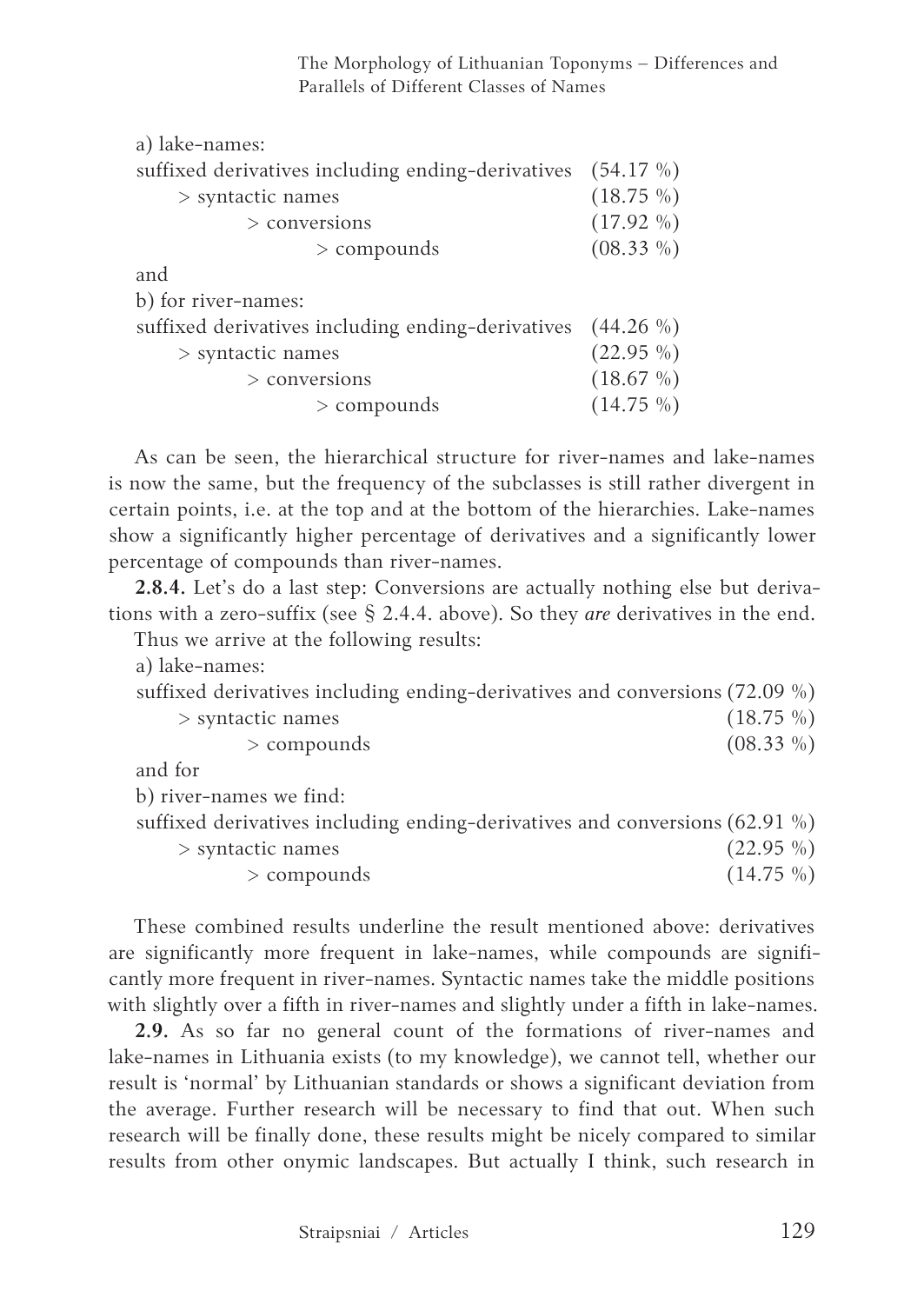other onymic landscapes also will still have to be done. Anyway I am not aware of such research for other Baltic or Slavic countries, the less so for Germany. One reason might be that simply databases like the *Lietuvos vietovardžių geoinformacinė duomenų bazė* are lacking elsewhere.

## 3. TWO ETYMOLOGIES

In the end – and as etymology is simply my favorite – I want to shortly discuss the etymologies of two names that appeared in the corpus. The one rather boring at first – because its etymology has been actually undisputed for decades – and the other interesting mainly from the point of the history of research, Old-European hydronymy and Indo-European linguistics. Moreover these two names share one common feature: They belong to the extremely small group of names from our area of research, which stand quite a fair chance of being of Proto-Baltic, maybe Pre-Proto-Baltic origin.

**3.1.** First the less intriguing one shall be discussed, the name of the biggest river flowing through Lithuania, the Nẽmunas:

**3.1.1.** According to many researchers the river-name *Nẽmunas* m. (3b) Al, Lp (37080) goes back to an adjective PBalt. \**nemuna*- 'bent, curvy'. As far as semantics is concerned, this is quite a good choice for that river – as for most rivers flowing slowly through the plains of Eastern and North-Eastern Europe. This adjective is regarded as a secondary derivative in \*-*na-* (< PIE \*-*nó-*) from an *u*-stem noun PBalt. \**nemu*- 'curve, bending' from a root PIE \**nem*- 'bend'. Usually now the meaning of his root is rather thought to have been 'bow, lean downwards' (thus LIV² 453f.). This of course makes the etymology just mentioned look less straightforward. But probably it might work nevertheless.

But besides that we also find in Lithuanian words like Lith. *nẽmuogė* f. 'blackberry' or *nemùnė* f. 'a mushroom growing in swampy, moist areas'. The argumentation for making an explanation of the two plant-names possible, is more or less as follows:

Starting from 'curve, bending' we get to an adjective 'having curves, bendings'; 'having curves' might then be reinterpreted as 'being uneven, not flat', which might finally lead to 'having higher and deeper places or parts'.

Then the development is twofold:

a) 'having higher places or parts'

 $\rightarrow$  'being dry'

```
\rightarrow 'having dry floor/ground'
\rightarrow 'forest'
```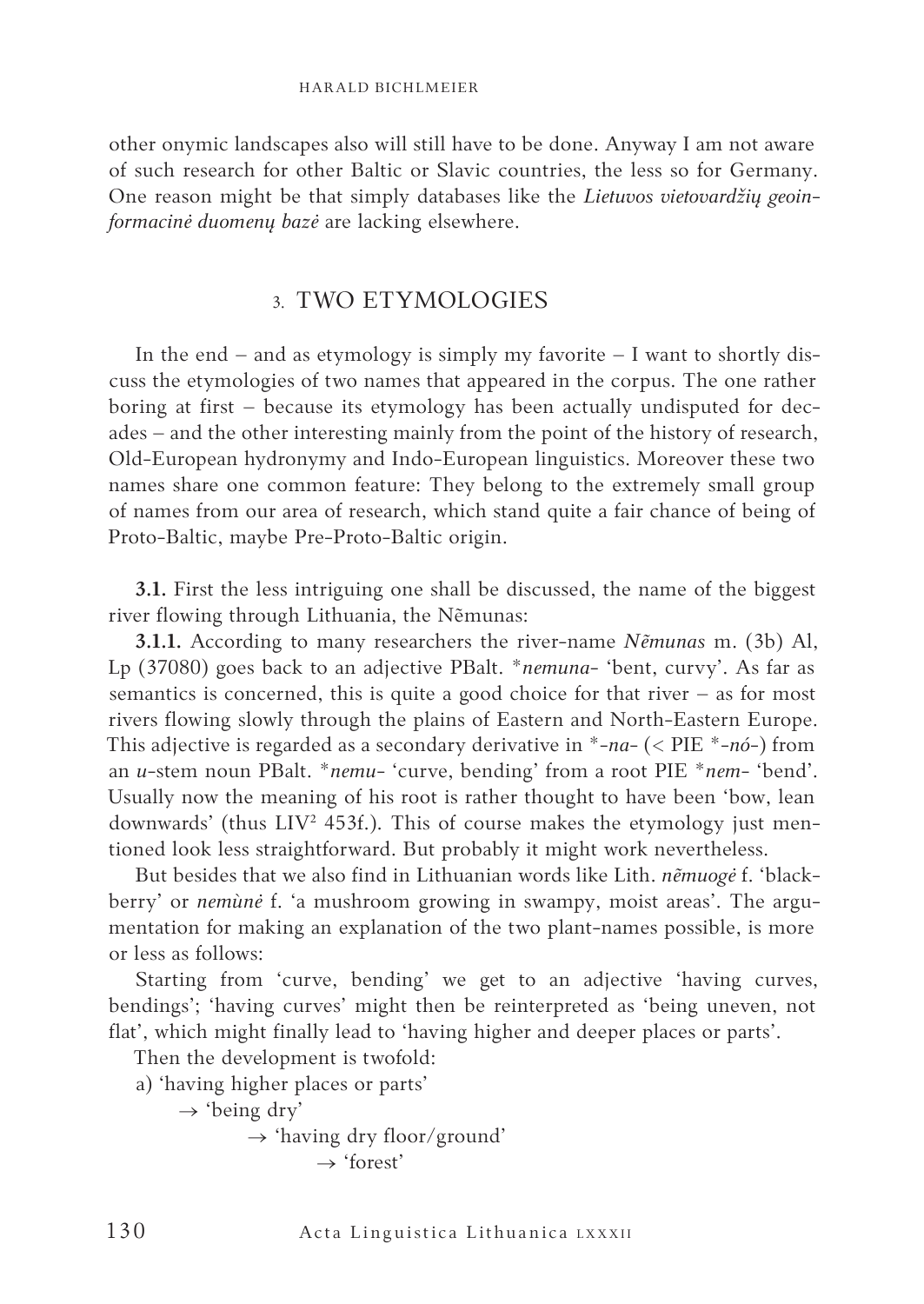The Morphology of Lithuanian Toponyms – Differences and Parallels of Different Classes of Names

 $\rightarrow$  'fir-forest' → *nẽm-uogė* '\*forest-berry' > 'blackberry';

b) 'having deeper places or parts'

 $\rightarrow$  'being moist'

 $\rightarrow$  'swamp'

→ *nemùnė* 'swamp-mushroom'.

**3.1.2.** Of course also Lat. *nemus* n. '(holy) little forest' somehow gets into the discussion. Generally it is thought that the primary meaning was 'place, where the gods are attributed their share'. So we have here in Latin – besides PIE \**nem*-*u*- which is probably continued in Baltic – an *s*-stem PIE \**nem*-*e*/*os*-, which we also find in Indo-Iranian. Whether this Latin word is identical with OI *námas*- n. 'veneration', OAv. *nәmah*- n. 'veneration', depends in the end on the answer to the question, whether there were two roots in PIE \**nem*<sup>-1</sup> 'attribute' und \**nem-*² 'bow, bend oneself' (thus LIV² 453f.) or whether there was only one root PIE \**nem*- 'distribute' (thus EDLIL 405). If the last mentioned version is the correct one, it might be necessary to develop a new etymology for the river-name *Nẽmunas*, as in that case we can hardly still presuppose an etymology meaning 'the curvy, bent one'.

Maybe we have to presuppose for Baltic similar semantic developments as in Latin, where the development goes from 'place, where their shares are attributed (to the gods)' to 'forest'. If this should be correct, PBalt. \**nem*-*u*- might also have meant 'forest' just as PItal. \**nem*-*e*/*os*- does, which leads to the conclusion that PBalt. \**nemu*-*na*- might have meant 'having forests (around itself)'. This meaning might then also be reflected in the plant-names *nẽmuogė* and *nemùnė*. Of course, for the moment we cannot be completely sure about all that – but it seems worth thinking about it.

**3.2.** The second interesting name I stumbled upon during the project was that of the lake-name *Ates*ys m. (3<sup>b</sup>) Al, Mrs, Si (42705)<sup>36</sup> and the corresponding river-name *Atesė̃* f. (3b) Si (34967):37

<sup>36</sup> Cf. Savukynas 1960: 298; Savukynas/Vanagas/Vitkauskas/Vosylytė/Ermanytė 1963: 9; Schmid 1971: 41f. with fn. 20; Schmid 1972: 7; Vanagas 1970: 137; Vanagas 1981a: 50; Vanagas 1981b: 74, 96, 131; Kühebacher 1995: 65f. (with a completely different etymology for *At(h)esis*/*Etsch*); Pupkis 2002: 29; LVŽ 1: 201.

<sup>37</sup> Cf. Savukynas/Vanagas/Vitkauskas/Vosylytė/Ermanytė 1963: 9; Vanagas 1970: 137, 205; Schmid 1971: 41f. with fn. 20; Schmid 1972: 7; Vanagas 1981a: 50; Vanagas 1981b: 74; Kühebacher 1995: 65f.; Pupkis 2002: 29; LVŽ 1: 201, 204.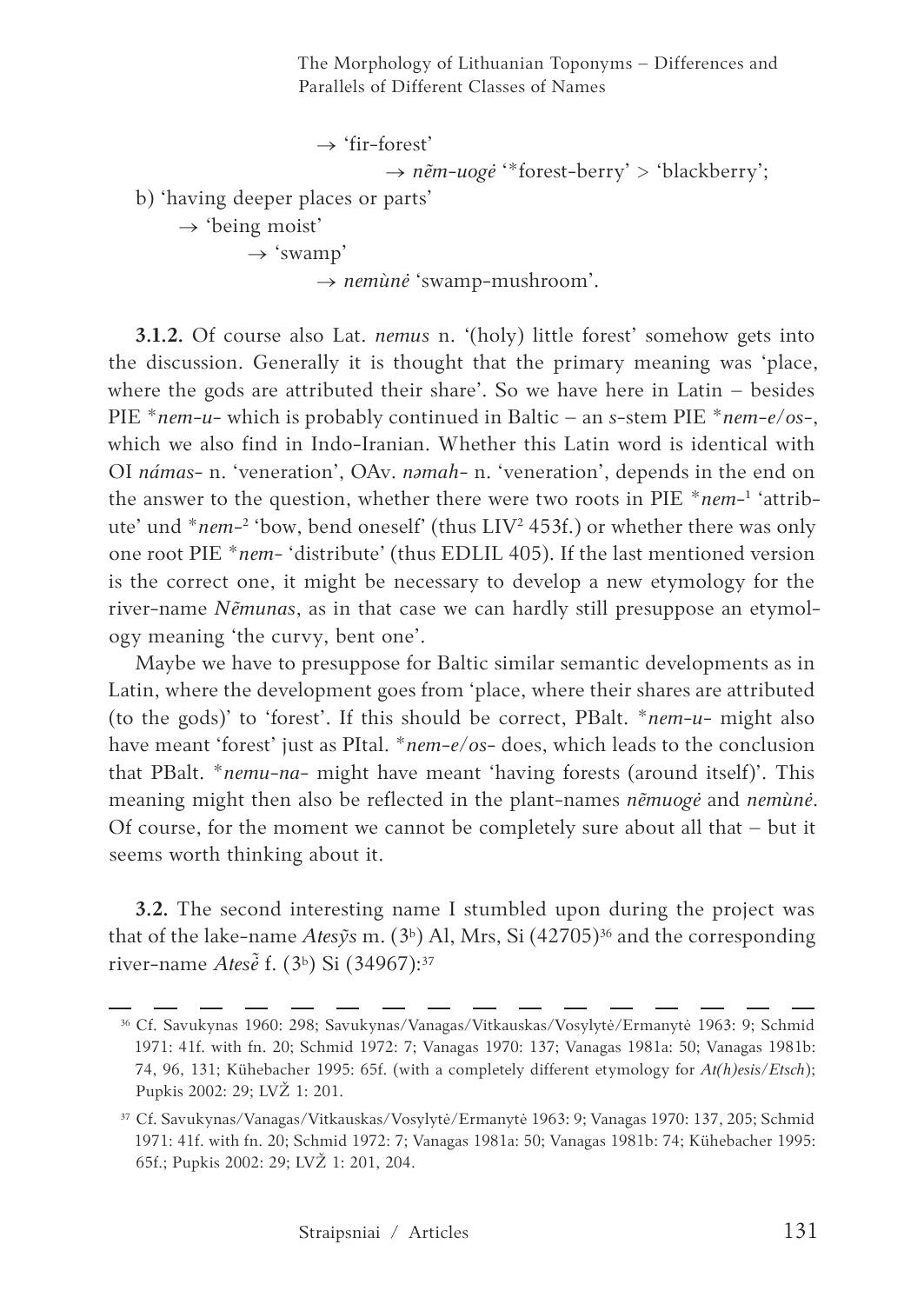**3.2.1.** The lake-name Lith. *Atesỹs* (3b) can be traced back to a pre-form PBalt. \**at-es-(i)i̯a*-. According to general thinking the name is part of wider European contexts and is often compared to the name of the South Tyrolian river-name *Etsch*, which is attested in antiquity as *At(h)esis*. Whether *At(h)esis* goes back to \**at-es-i̯o*-, which would correspond to the Lithuanian form, or \**at-es-i*- we cannot tell. The two names are generally said to derive from a root PIE  $^*h_2$ *et*( $h_2$ )-'go, wander'.38 We see here most probably a derivative from an *s*-stem PIE \**h2 et(h2 )*-*es*- 'wandering, going'.

But semantics remain a problem: *Atesỹs* is a lake-name – and wandering around, i.e. moving ahead in one direction is not really, what lakes tend to do. Thus we come to the result, that maybe the equation *Atesỹs* : *At(h)esis*/*Etsch* found in onomastic literature since Hans Krahe and Wolfgang P. Schmid might be not completely correct. Sometimes already W. P. Schmid mentions also *Atesė* besides *Atesys* as does Greule quoting Schmid (cf. DGNB 135), but they are subsumed under one heading as 'Gewässernamen' (hydronyms) and are not differentiated as a lake-name and a river-name. If we do not want to think that the Alpine and the Lithuanian names are independent, but parallel formations, we must look for a connection – but it is different from what has been assumed so far.

A further connection is thought to exist with Thrac. (\*)*at*(*-u*)*-*, supposedly meaning 'stream, torrent'.39 But Thracian as a 'Trümmersprache', about which we do not know hardly anything, is a bad candidate to prove anything at all. Together with Lat. *annus* 'year' <  $PIE * h_z et(h_z)$ -no- (cf. EDLIL 43f.) and maybe Thracian  $*at(u)$ - the Lithuanian hydronym might point to a group of words showing suffixes from the so-called Caland-Wackernagel-suffix-system (on that cf. Bichlmeier 2014 with further literature).

**3.2.2.** If this etymology is correct, then from the view-point of semantics, it seems more probable that the lake-name *Atesỹs* is a secondary derivative from the river-name Lith. *Atesė̃* < PBalt. \**at-es-ii̯ā*-. That a river-name is based on a word meaning 'wanderer' or 'wandering' is a rather trivial affair, though we would still have to explain, how this ending-derivative really came into being, and why here the feminine form seems to be the primary one – as usually it is the other way around.

**3.2.3.** In Lithuania there are a few other hydronyms which have the same suffix-combination at the end – and do not have any connections with formations outside of Lithuania. There are for example Lith. *Eglesỹs* (Lith. *ẽglė* f. 'fir'),

<sup>38</sup> Cf. LIV² 273; IEW 69.

<sup>39</sup> Cf. Duridanov 1969: 90.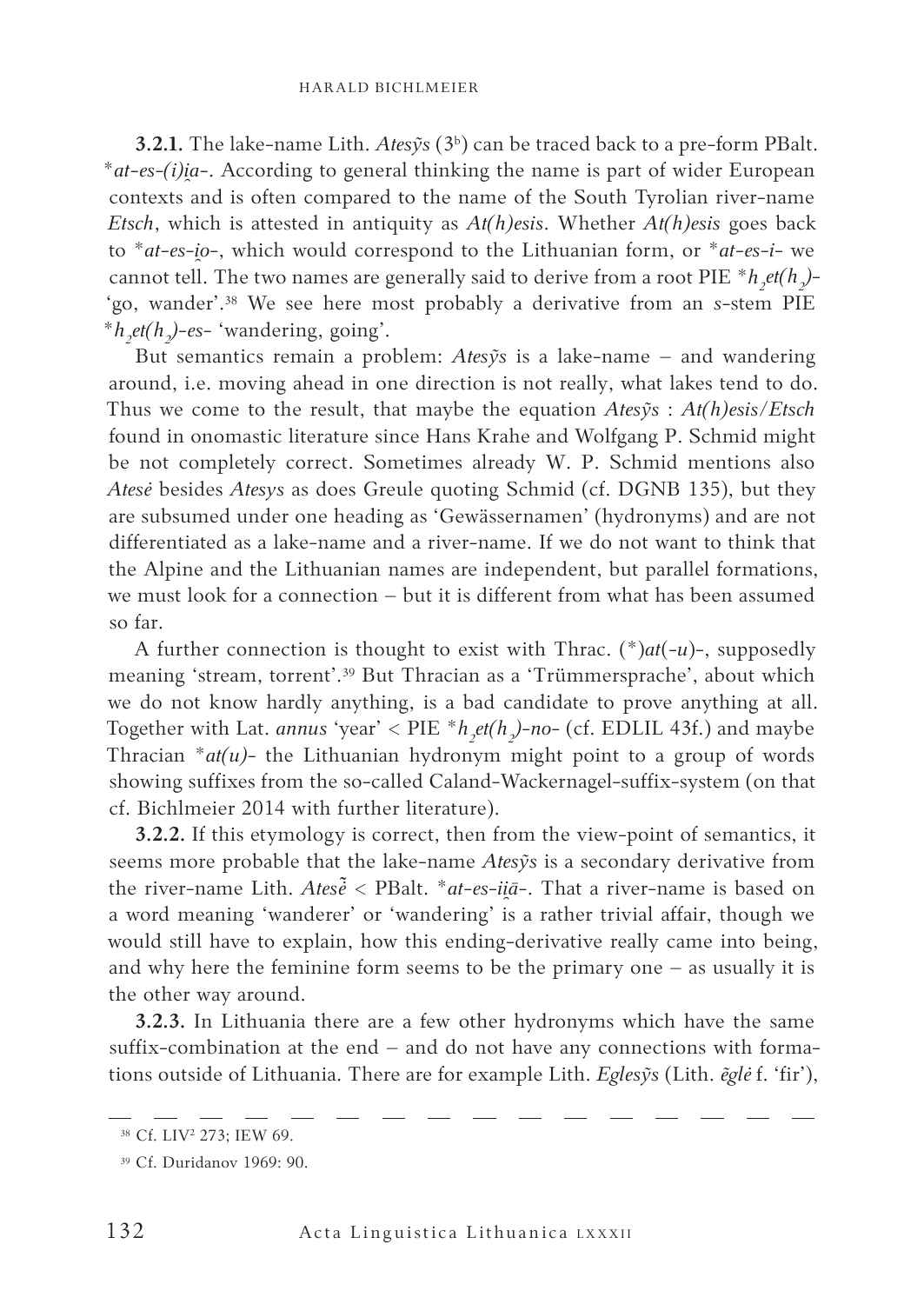*Žalesỹs* (Lith. *žãlias* 'green') etc.40 But we have the problem that there is no way to make up an inner-Lithuanian connection for the element *at*-. On the other hand, hydronyms with the suffixal element -*es-* are mainly known from Eastern Lithuania<sup>41</sup>

**3.2.4.** So in the end we have to say: The connection between *Atesỹs* and *Athesis* 'Etsch' does exist most probably, but it is not a direct one, as *Atesỹs* is a lake-name. The primary connection is with Lith. *Atesė̃* < PBalt. \**at-es-ii̯ā*which might be an inner-Baltic restructuring of an older \**at-es-i-*, which might also be preserved in *Athesis*/*Etsch*.

## 4. CONCLUSIONS

What can we learn from all that which has been presented here? Mainly three things:

1. The analysis and explanation of names is always a diachronic affair, synchronic linguistics hardly ever explains anything.

2. It is worth while to look closer at the semantics and structure of subgroups of names which have so far been often treated together: The comparative analysis of the two subgroups of hydronyms, the potamonyms and limnonyms of the Dzūkija-region showed significant differences in the percentage of the types of name-formation found. Further research concerning the rest of Lithuania is needed to find out, whether this is a normal feature all over Lithuania or something special. More research in that vein might be done: comparing amongst the microtoponyms the agronyms with the leimononyms might also bring nice results.

3. It is always worth the work and often even necessary to check, whether old etymologies are still valid. The older the etymologies are, the more so.

### ABBREVIATIONS

Al – Alytaus seniūnija Croat. – Croatian CSlav. – Common Slavic dimin. – diminutive Germ. – German Ka – Kapčiamiestis (Rayon Lazdijai)

<sup>40</sup> Cf. Vanagas 1970: 137f.; Vanagas 1981a: 99, 397; Vanagas 1981b: 91.

<sup>41</sup> Cf. Skardžius 1943/1996: 311–313; Vanagas 1970: 136–138.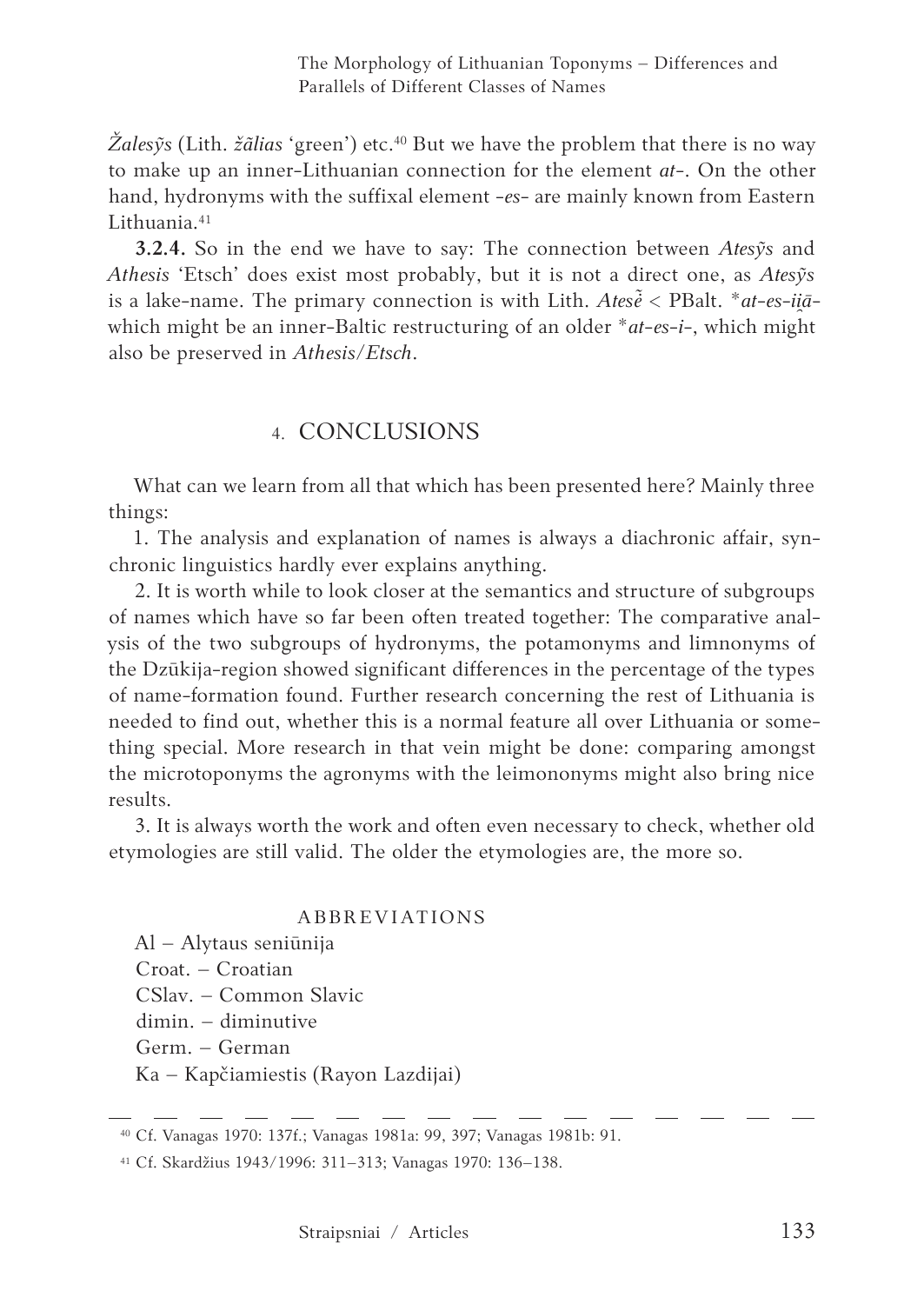No – Noragelis (Rayon Lazdijai)

Kr – Krokialaukis (Rayon Alytus)

Ku – Kučiūnai (Rayon Lazdijai)

Lith. – Lithuanian

Lp – Leipalingis (Rayon Druskininkai)

Lz – Lazdijai (Rayon Lazdijai)

Mrs – Miroslavas (Rayon Alytus)

NHG – New High German

ORuss. – Old Russian

PGerm. – Proto-Germanic

PBalt. – Proto-Baltic

PItal. – Proto-Italic

PLith. – Proto-Lithuanian

Pol. – Polish

Pl. – Plural

- PlN place-name
- PN personal name
- PSlav. Proto-Slavic
- Se Seirijai (Rayon Lazdijai)
- Serb. Serbian
- Sg. Singular
- Si Simnas (Rayon Alytus)
- Še Šeštokai (Rayon Lazdijai)
- Šl Šlavantai (Rayon Lazdijai)
- Šv Šventežeris (Rayon Lazdijai)
- Te Teizai (Rayon Lazdijai)
- Ve Veisiejai (Rayon Lazdijai)

### BIBLIOGRAPHY

Adamonytė Veronika 2019: Ursprung und Bildung der mit menschlicher wirtschaftlicher Tätigkeit verbundenen Agronyme der Gemeinden Kapčiamiestis und Veisiejai. – Grasilda Blažienė, Laimutis Bilkis (eds.): *Litauische Orts-, Flur- und Gewässernamen im europäischen Kontext*. (Schriftenreihe der Gesellschaft für baltische Studien 2). Hamburg: Baar 2019, 287–313.

ALEW – *Altlitauisches etymologisches Wörterbuch*. Vol. 1: *A*-*M*. Vol. 2: *N*-Ž. Unter der Leitung von Wolfgang Hock und der Mitarbeit von Elvira-Julia Bukevičiūtė und Christiane Schiller bearb. von Rainer Fecht, Anna Helene Feulner, Eugen Hill und Dagmar S. Wodtko. Bd. 3: *Verzeichnisse und Indices*. Unter der Leitung von Wolfgang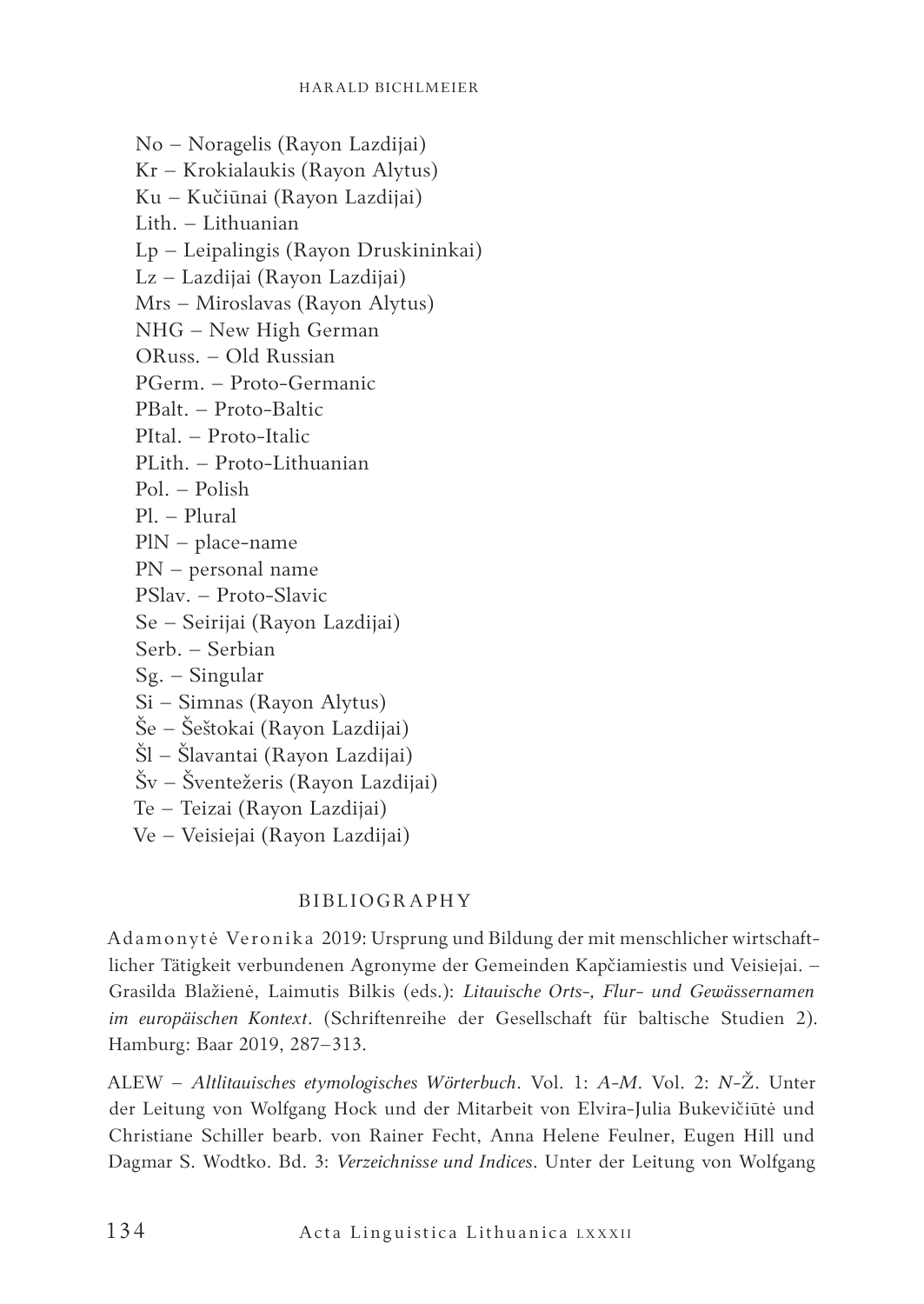Hock und der Mitarbeit vieler anderer bearb. von Rainer Fecht. (Studien zur historisch-vergleichenden Sprachwissenschaft 7), Hamburg: Baar 2015.

Bezlaj France 1956–1961: *Slovenska vodna imena. I. del (A-L). II. del (M-Ž)*, Ljubljana: Slovenska Akademija Znanosti in Umetnosti.

Bichlmeier Harald 2014: Caland System and Greek. – Georgios Giannakis (ed.): *Encyclopedia of Ancient Greek Language and Linguistics* [*EAGLL*], Leiden, Boston: Brill, 256‒260.

Bichlmeier Harald 2019a: Morphologische und semantische Analyse der Gewässernamen des westlichen Südaukštaiten (Teil 2). – *Acta Linguistica Lithuanica* 80, 195–263. DOI: https://doi.org/10.35321/all80-09

Bichlmeier Harald 2019b: Morphologische und semantische Analyse der Gewässernamen des westlichen Südwestaukštaiten. – Grasilda Blažienė, Laimutis Bilkis (eds.): *Litauische Orts-, Flur- und Gewässernamen im europäischen Kontext*. (Schriftenreihe der Gesellschaft für baltische Studien 2), Hamburg: Baar 2019, 13–83.

Bichlmeier Harald 2020: Die häufigsten Suffixe in Familiennamen slawischer Herkunft: ein etymologischer Überblick. – *Namenkundliche Informationen*  111 (2019[2020]), 123–152.

Bilkis Laimutis 2019: Ursprung und Motivation der Helonyme. – Grasilda Blažienė, Laimutis Bilkis (eds.): *Litauische Orts-, Flur- und Gewässernamen im europäischen Kontext*. (Schriftenreihe der Gesellschaft für baltische Studien 2), Hamburg: Baar 2019, 85–123.

DGNB – Greule Albrecht 2014: *Deutsches Gewässernamenbuch. Etymologie der Gewässernamen und der zugehörigen Gebiets-, Siedlungs- und Flurnamen*. Unter Mitarbeit von Sabine Hackl-Rößler, Berlin, Boston: de Gruyter.

Duridanov Ivan 1969. *Thrakisch-dakische Studien. Erster Teil: Die thrakisch- und dakisch-baltischen Sprachbeziehungen*, Sofia: Verlag der Bulgarischen Akademie der Wissenschaften.

EDLIL – de Vaan Michiel 2008: *Etymological Dictionary of Latin and the other Italic Languages*. (Leiden Indo-European Etymological Dictionary Series 7), Leiden, Boston: Brill.

ESSZI – Snoj Marko 2009: *Etimološki slovar slovenskih zemljepisnih imen*, Ljubljana: Modrijan / Založba ZRC.

IEW – Pokorny Julius 1959: *Indogermanisches etymologisches Wörterbuch* I, Band. München, Basel: Francke.

Kačinaitė-Vrubliauskienė Dalia 2019: Ursprung und Motivation der südwestaukštaitischen Oronyme. – Grasilda Blažienė, Laimutis Bilkis (eds.): *Litauische Orts-,*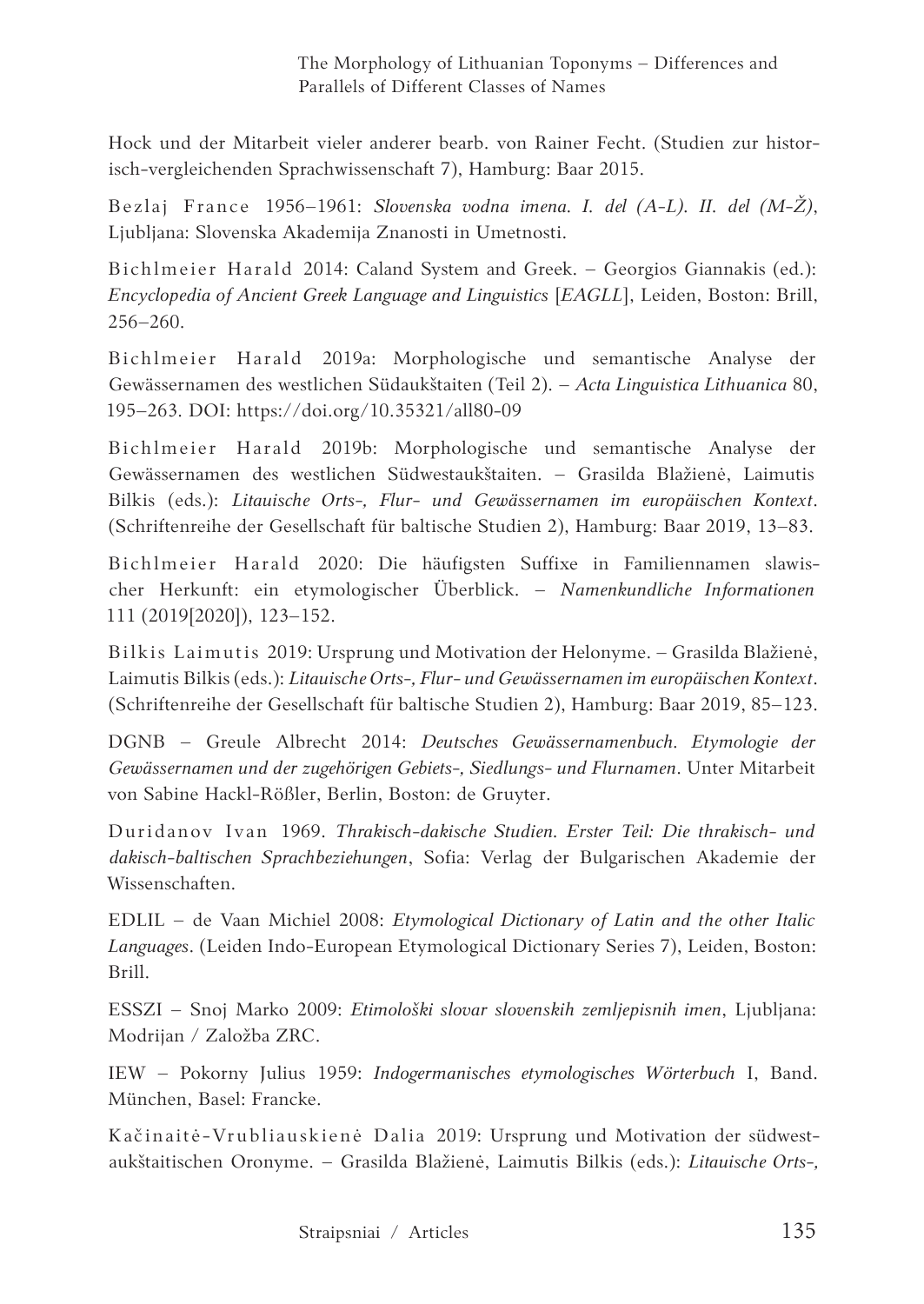*Flur- und Gewässernamen im europäischen Kontext*. (Schriftenreihe der Gesellschaft für baltische Studien 2), Hamburg: Baar 2019, 185–220.

Kühebacher Egon 1995: *Die geschichtlich gewachsenen Namen der Täler, Flüsse, Bäche und Seen*. (Die Ortsnamen Südtirols und ihre Geschichte 2), Bozen: Athesia.

LitEW – Fraenkel Ernst 1962–1965: *Litauisches etymologisches Wörterbuch*. 2 vols. (Indogermanische Bibliothek: 2. Reihe Wörterbücher), Heidelberg: Carl Winter Universitätsverlag.

LIV² – Rix Helmut et al. 2001: *Lexikon der indogermanischen Verben. Die Wurzeln und ihre Primärstammbildungen*. Zweite, verb. u. erw. Aufl, Wiesbaden: Reichert.

LVŽ 1 – Bilkis Laimutis (ed.) 2008: *Lietuvos vietovardžių žodynas* I, Vilnius: Lietuvių kalbos institutas.

LVŽ 2 – Bilkis Laimutis (ed.) 2014: *Lietuvos vietovardžių žodynas* II, Vilnius: Lietuvių kalbos institutas.

LVŽ 3 – Bilkis Laimutis (ed.) 2018: *Lietuvos vietovardžių žodynas* III, Vilnius: Lietuvių kalbos institutas.

Mickienė Ilona 2019a: Südwestauktštaitische Drymonyme. Entstehung und Bildung. – Grasilda Blažienė, Laimutis Bilkis (eds.): *Litauische Orts-, Flur- und Gewässernamen im europäischen Kontext*. (Schriftenreihe der Gesellschaft für baltische Studien 2), Hamburg: Baar 2019, 221–249.

Mickienė Ilona 2019b: Die Onyme der Region Südwest-Aukštaitija: Überblick über Ursprung und Bildung der Wiesennamen. – Grasilda Blažienė, Laimutis Bilkis (eds.): *Litauische Orts-, Flur- und Gewässernamen im europäischen Kontext*. (Schriftenreihe der Gesellschaft für baltische Studien 2), Hamburg: Baar 2019, 251–286.

PKEŽ – Mažiulis Vytautas 1988–1997: *Prūsų kalbos etimologijos žodynas* 4, Vilnius: Mokslas.

PKEŽ<sup>2</sup> – Mažiulis Vytautas 2013: *Prūsų kalbos etimologijos žodynas*. Antrasis pataisytas ir papildytas leidimas, Vilnius: Mokslo ir enciklopedijų leidybos centras. Available at: http://www.prusistika.flf.vu.lt [without the pagination of the print version].

Pupkis Aldonas (ed.) 2002: *Vietovardžių žodynas*, Vilnius: Mokslo ir enciklopedijų leidybos institutas.

Savukynas Bronys 1960: Ežerų vardai [A]. – *Lietuvių kalbotyros klausimai* 3, 289–299.

Savukynas Bronys 1961: Ežerų vardai [B]. – *Lietuvių kalbotyros klausimai* 4, 216–226.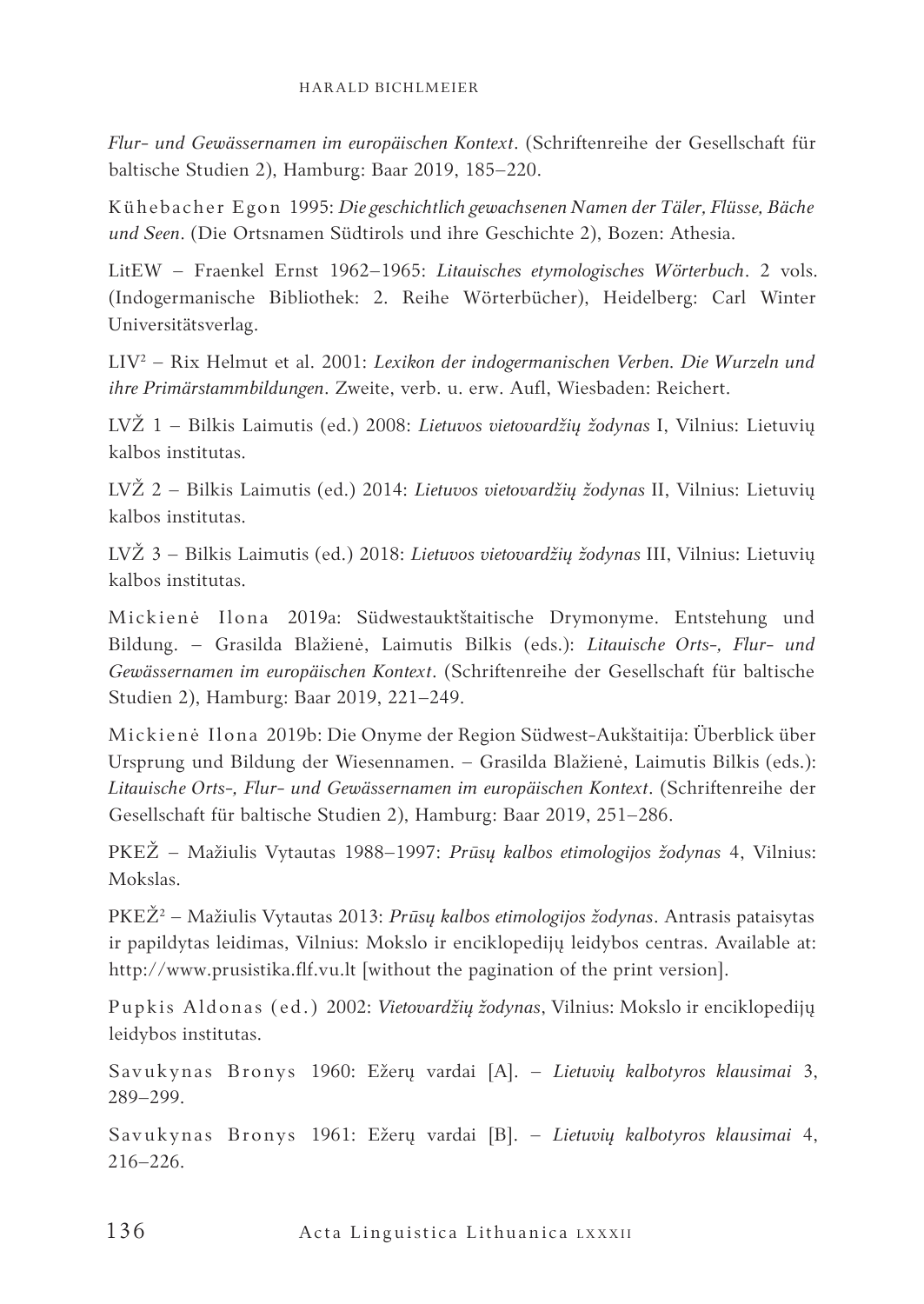The Morphology of Lithuanian Toponyms – Differences and Parallels of Different Classes of Names

Savukynas Bronys 1962: Ežerų vardai [Č–D]. – *Lietuvių kalbotyros klausimai* 5, 191–198.

Savukynas Bronys 1966a: Ežerų vardai [E–G]. – *Lietuvių kalbotyros klausimai* 8, 183–194.

Savukynas Bronys 1966b: K probleme zapadnobaltijskogo substrata v jugozapadnoj Litve. – *Baltistica* 1/2, 165–176.

Savukynas Bronys, Vanagas Aleksandras, Vitkauskas Vytautas, Vosylytė Klementina, Ermanytė Irena 1963: *Lietuvos TSR upių ir ežerų vardynas*, Vilnius: Valstybinė politinės ir mokslinės literatūros leidykla.

Schmid Wolfgang P. 1971: Zum litauischen Flussnamen *Aitra*. – *Baltistica* 7/1, 37–42.

Schmid Wolfgang P. 1972: Baltische Gewässernamen und die Vorgeschichte Europas. – *Indogermanische Forschungen* 77/1, 1–18.

Skardžius Pranas 1943/1996: *Lietuvių kalbos žodžių daryba* / *Die Wortbildung im Litauischen*, Vilnius/Wilna: Lietuvos mokslų akademija, Lietuvių kalbos institutas / Litauische Akdemie der Wissenschaften, Institut für litauische Sprachforschung 1943. [Reprint: Rosinas Albertas (ed.): Skardžius Pranas: *Rinktiniai Raštai 1*. *Lietuvių kalbos žodžių daryba*, Vilnius: Mokslo ir enciklopedijų leidybos institutas, 1996.]

Vanagas Aleksandras 1970: *Lietuvos TSR hidronimų daryba*, Vilnius: Mintis.

Vanagas Aleksandras 1981a: *Lietuvių hidronimų etimologinis žodynas*, Vilnius: Mokslas.

Vanagas Aleksandras 1981b: Lietuvių hidronimų semantika. – *Lietuvių onomastikos tyrinėjimai* = *Lietuvių kalbotyros klausimai* XXI, 4–153.

Zinkevičius Zigmas 2008: *Lietuvių asmenvardžiai*, Vilnius: Lietuvių kalbos institutas.

## Lietuvių toponimijos morfologija – įvairių vardų grupių skirtumai ir paralelės

#### SANTRAUKA

Straipsnio pradžioje kritiškai analizuojama ir tikslinama lietuviškų žodžių ir tikrinių vardų darybos terminija, pavyzdžiui, galūniniai vediniai 'Endungsableitung', priešdėliniai vediniai 'Präfixableitung' ir konversija 'Konversion'. Antrojoje dalyje atliekama pietvakarių aukštaičių (dzūkų) upių ir ežerų vardų lyginamoji analizė, iš kurios aiškėja, kad abiejų